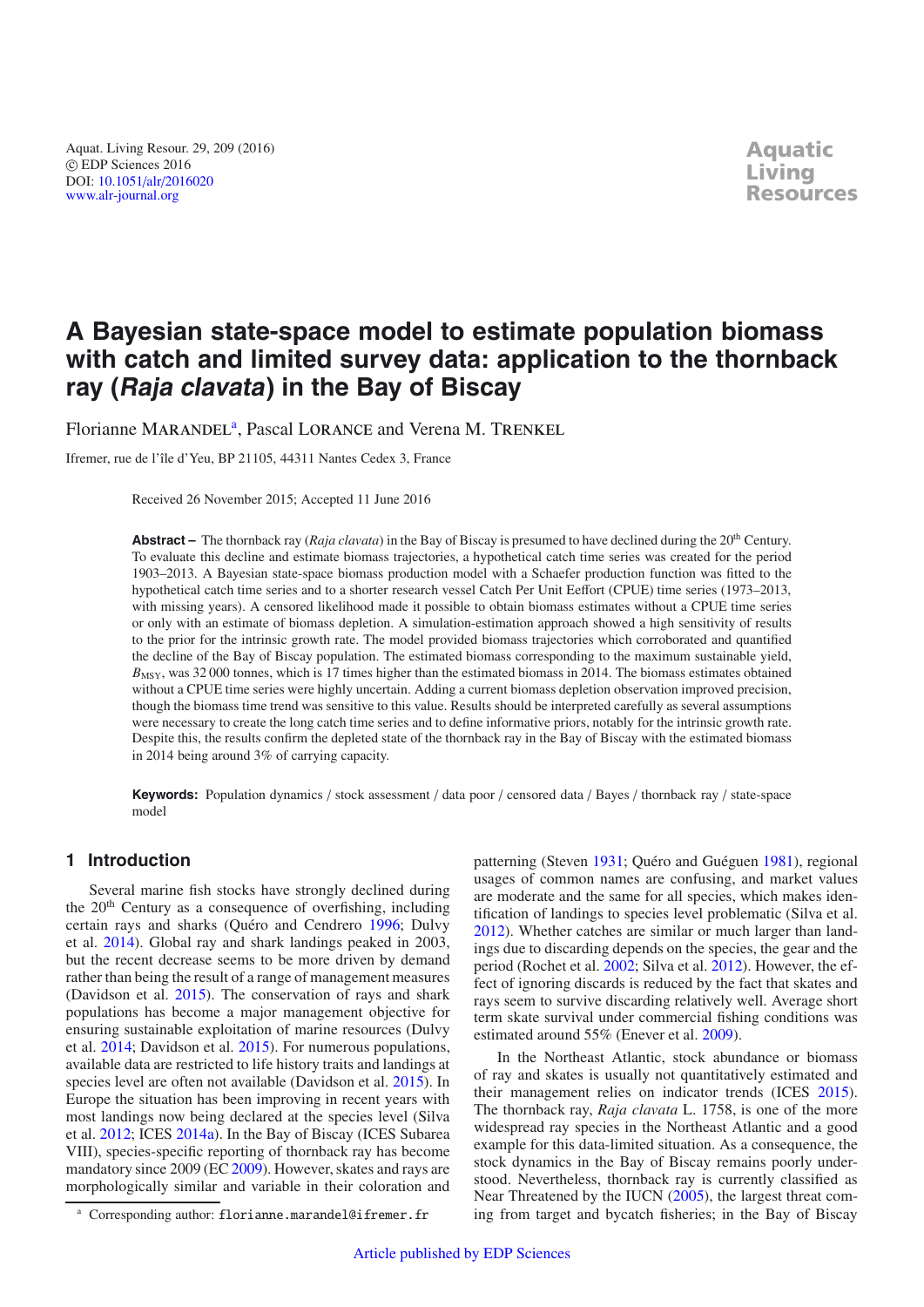thornback ray is primarily by-caught in various fisheries (ICES [2015\)](#page-13-4).

The thornback ray is a medium-sized ray which is found on sandy seabed throughout shelf areas in the Northeast Atlantic (Du Buit [1974](#page-12-1); Quéro and Vayne [2005\)](#page-14-5), from 62◦ N down to at least 18◦ N and in the Mediterranean and Black Seas (Quéro and Guéguen [1981;](#page-14-3) Chevolot et al. [2006\)](#page-12-2). The longest observed thornback ray individual (female) was 107 cm total length and 14 years old (Holden [1972](#page-13-6)). Sexual maturity  $(L_{50})$ of Northeast Atlantic populations occurs at 59 to 73 cm for males and 70 to 78 cm for females, depending on the area (Serra-Pereira et al. [2011;](#page-14-6) McCully et al. [2012\)](#page-13-7). In the Irish Sea, this corresponds to ages at first maturity  $(A_{50})$  of 3.9 and 5.3 years for males and females respectively (Whittamore and McCarthy [2005](#page-14-7)). Females spawn between 70 and 170 eggs from February to September with a moderate increase of the number of eggs per year with female size (Holden [1975](#page-13-8)) and regional differences in fecundity and spawning period (Serra-Pereira et al. [2011\)](#page-14-6).

Although more biological information has become available in recent years, routine stock assessments are still not carried out for thornback ray (ICES [2015](#page-13-4)). Nevertheless, available studies suggest severe depletion or evidence of decrease of Northeast Atlantic populations (Dulvy et al. [2000,](#page-12-3) 2006; Figueiredo et al. [2007;](#page-13-9) ICES [2015](#page-13-4)). However, the age composition of catches is not routinely estimated therefore agestructured models cannot be used for stock assessment of the thornback ray in the Bay of Biscay. In contrast, biomass production models are good candidates in this context. Designed to describe population dynamics, they have been widely used for stock assessment and estimation of management reference points for species without age data (e.g., McAllister et al. [2001;](#page-13-10) Ono et al. [2012;](#page-13-11) Punt et al. [2015\)](#page-14-8). Production models require only a time series of catches and a Catch Per Unit Effort (CPUE) time series. They are commonly considered as the simplest stock assessment models. Simulations have shown that unreliable reference point estimates were often due to the poor quality of the data rather than to the lack of age structure of the model (Hilborn and Walters [1992\)](#page-13-12).

We implemented a biomass production model using a state-space model (SSM) formulation, which is not uncommon for fisheries models (e.g. Hammond and Trenkel [2005;](#page-13-13) Ono et al. [2012;](#page-13-11) Trenkel et al. [2012\)](#page-14-9) and includes both process and observation errors. The process error represents random fluctuations in population size due to variations in recruitment or natural mortality. The observation error includes random sampling variability and catchability variations. Unlike the process error, the observation error can be reduced by improving sampling methods or by gathering more data (Parent and Rivot [2013;](#page-13-14) Gelman et al. [2014](#page-13-15)). To fit the model without a CPUE time-series or only a depletion estimate, we used a censored likelihood for the biomass process error. Previously a censored likelihood has been used to handle underreported catch data (Hammond and Trenkel [2005\)](#page-13-13). By using a censored likelihood for the biomass production model and a depletion estimate, the model becomes equivalent to stock-reduction analysis (SRA, Kimura and Tagart [1982;](#page-13-16) Kimura et al. [1984\)](#page-13-17).

The SSM was implemented in a Bayesian framework to draw inference on biomass trajectories and biological parameters such as the carrying capacity, and applied to the thornback ray population in the Bay of Biscay. The Bayesian framework provides flexibility for statistical modelling, inference and prediction and allows the integration of different types of information and multiple sources of uncertainty in data and models (Parent and Rivot [2013;](#page-13-14) Gelman et al. [2014](#page-13-15)). It differs from the frequentist framework in the way parameters are treated. The Bayesian approach considers parameters as random variables while the frequentist framework considers parameters as fixed values. Bayesian SSM have been widely used in fisheries science (e.g. McAllister and Ianelli [1997;](#page-13-18) Punt and Hilborn [1997](#page-14-10); Robert et al. [2010\)](#page-14-11). In our case, despite a general lack of data, the biology of thornback ray is known well enough to integrate it through informative priors. Several methods exist for obtaining posterior parameter distributions. Among them the Markov Chain Monte Carlo (MCMC) approach, which is commonly used for fisheries stock assessments (e.g. Hammond and Trenkel [2005\)](#page-13-13), can be implemented easily using the freely available software BUGS (Bayesian inference Using Gibbs Sampling) (Thomas et al. [2006\)](#page-14-12). The MCMC inference method is not detailed any further.

To assess the strengths and limitations of the proposed method, a simulation-estimation (SE) analysis was conducted. Widely used within the frequentist framework, SE approaches are less common in the Bayesian framework (Ono et al. [2012\)](#page-13-11). The use of simulated data helps to determine the performance of the method by comparing the true parameter values used in the simulations to the posterior distributions. Three types of scenarios were investigated: scenarios with variation in biological parameters (such as the intrinsic growth rate), scenarios with variation in process and observation errors and scenarios exploring the use of only a final depletion estimate. The SSM was then fitted to thornback ray catch data from the Bay of Biscay for the period 1903 to 2013 together or without a research vessel CPUE time series for the years 1990 to 2013, or a biomass depletion estimate for 2014.

## **2 Material and methods**

## **2.1 Data**

#### 2.1.1 Hypothetical landings

The longest time series of commercial ray and skate landings available for the Northeast Atlantic comes from the North Sea (Heessen [2003;](#page-13-19) Walker and Hislop [1998](#page-14-13)) while historic landings of rays and skates in the Bay of Biscay are unreliable with missing data for several countries in many years and unrealistic temporal patterns until the late 1990s. Therefore, a hypothetical time series of thornback ray landings for the Bay of Biscay was created for the period 1903 to 2013 by assuming that the overall trend between 1903 and 1995 followed that of total ray and skate landings in the North Sea and thereafter the landings collated by ICES were reliable (ICES [2014a\)](#page-13-1). The North Sea landings time series is characterised by strong drops during the two world wars, followed by peaks in landings just after the wars (Fig. [1a](#page-2-0)). Although landings data for the Bay of Biscay are less reliable than for the North Sea, the effect of reduced fishing has been documented for the Second World War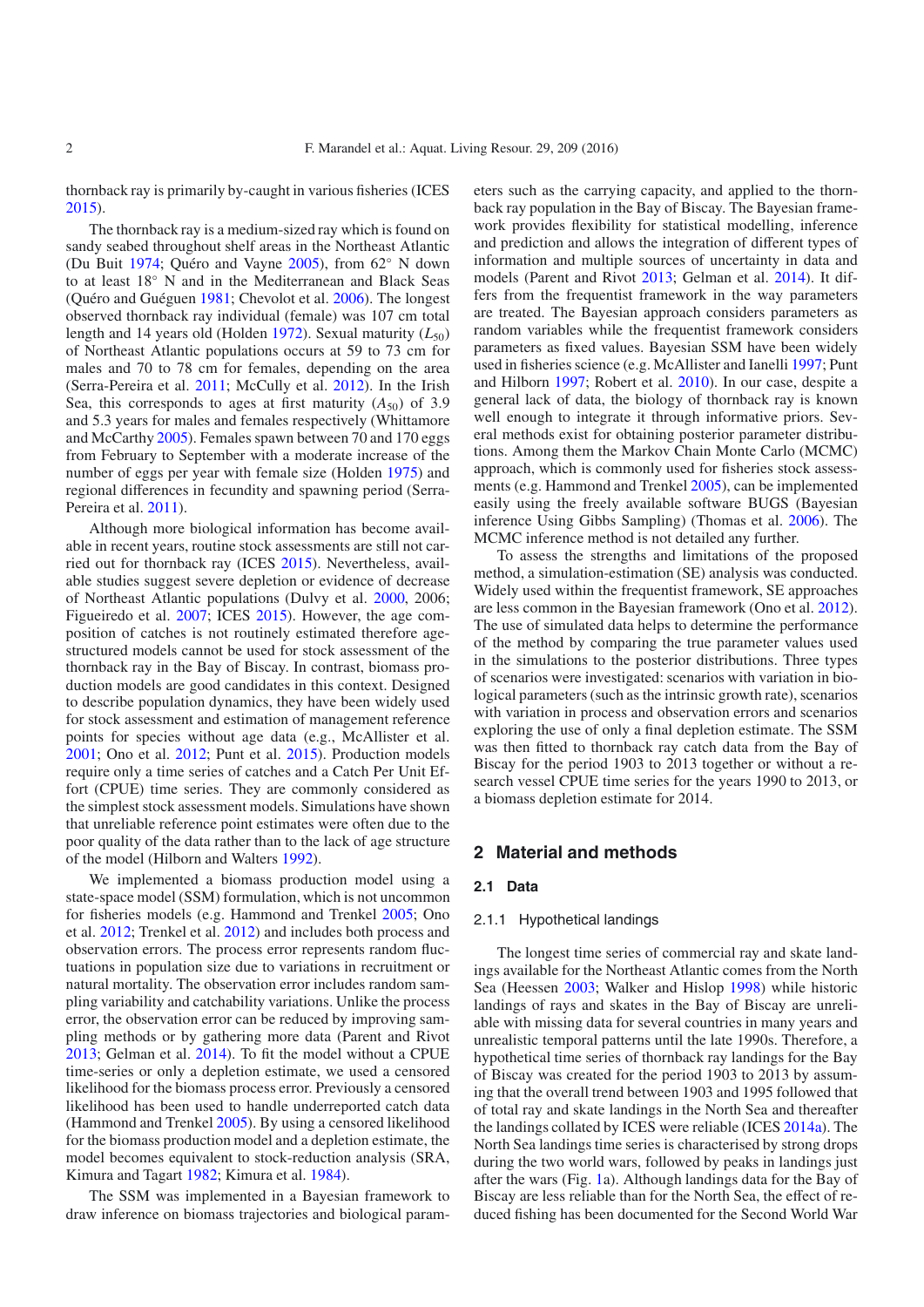

<span id="page-2-0"></span>**Fig. 1.** (a) Hypothetical landings for thornback ray in the Bay of Biscay for the period 1903 to 2013 constructed to mimic total ray and skate landings in the North Sea. Landings peak after both World Wars (grey shaded areas) and decrease gradually thereafter. (b) Example simulated catch time series used for the simulation-estimation approach.

(WWII) with much higher landings after the war, including for rays and skates (Letaconnoux [1948\)](#page-13-20). Landings during the period 1903 to 2000 were approximated by seven periods of stable or monotonously decreasing landings which were connected to create a complete time series. Stable landings were assumed from 1903 to 1913 like in Walker and Hislop [\(1998](#page-14-13)), for five years during WWI, for six years during WWII and just after it, but at a higher level. Decreasing landings were assumed between the two wars and after 1950s, with a changing slope in the late 1970s (Fig. [1a](#page-2-0)). The overall level was set so that landings in 1995 were about the mean of ICES landings in 1996-1999, that is 400 tonnes.

Discards were not included and landings were considered equivalent to catches because the rate of discarding of thornback ray in the Bay of Biscay is not quantified. Thornback ray has always been marketable. Thus historic discards might have been limited to small and damaged individuals. In recent years, discards may have increased as a consequence of restrictive quotas but such discards might at least partly survive (ICES [2014a\)](#page-13-1).

Pauly and Zeller [\(2016\)](#page-13-21) presented an alternative catch time series for total sharks and rays in the Bay of Biscay for the period 1950 to 2006. Again, several steps were needed to create an alternative hypothetical thornback ray catch time series from this. First, for years before 2006 average landing proportions of the main shark species (spurdog, porbeagle,

smooth-hound, tope and catsharks) were calculated from the data held by ICES and then subtracted from the total shark and ray catches to obtain a rays only catch time series. Second, the average proportion of thornback ray in recorded landings was calculated from the ICES data and applied to these "rays" landings. From 2007 onwards species-specific thornback ray landings can be used (ICES [2015\)](#page-13-4). In contrast to the time series created in this study, this alternative thornback ray catch time series shows no time trend since 1950 with catches varying around 500 tonnes (Appendix B). After 1980, both hypothetical catch time series are of the same order of magnitude but the alternative hypothetical catch time series presents higher inter-annual variations. The lack of a general time trend and the higher inter-annual variations make this alternative catch time series more unlikely. Consequently, it was not used in this study.

#### 2.1.2 Research vessel CPUE

A research vessel CPUE was calculated using data from the EVHOE bottom trawl survey in the Bay of Biscay between 1987 and 2014 and from surveys carried out in 1973 and 1976. Each survey used the same trawl and sampling protocol but there were some differences in the area and depths covered (see Poulard and Blanchard [2005](#page-14-14) and Poulard and Trenkel [2007](#page-14-15) for EVHOE survey details). Post-stratification was used by first delineating the area occupied by thornback ray in each year and then calculating the swept area based total biomass in the occupied area. The post-stratified research vessel CPUE was well correlated to the index obtained using the full EVHOE stratification design, which was however not available for years before 1987. As the EVHOE survey was carried out in October-November, the research vessel CPUE of year *t* was compared to modelled biomass for year *t* + *1*.

#### **2.2 State-space model**

#### 2.2.1 Biomass dynamic

The biomass dynamics model was based on a discrete-time sequential equation that mimics the biomass dynamics of the population. The biomass at time  $t + 1$  ( $B_{t+1}$ ) depends on the biomass at time  $t(B_t)$ , the production between times  $t$  and  $t + I$ and the cumulative catches during the same period. Production was modelled by the Schaefer production function, which integrates biological processes such as recruitment and growth. Following Agnew et al. [\(2000](#page-12-4)) the Schaefer function was chosen because of the shape of the stock-recruitment relationship of the species: rays and skates show a close relationship between mature population size and recruitment due to low fecundity of adults and late maturity (Whittamore and McCarthy [2005;](#page-14-7) ICES [2014b\)](#page-13-22). It has previously been used for elasmobranchs (Walker [1992](#page-14-16); Agnew et al. [2000](#page-12-4)).

The Schaefer production function has two biological parameters: intrinsic growth rate *r* and carrying capacity *K*, leading to the following state equation where  $C_t$  represents the catches during year *t*:

$$
B_{t+1} = B_t + r * B_t \left( 1 - \frac{B_t}{K} \right) - C_t.
$$
 (1)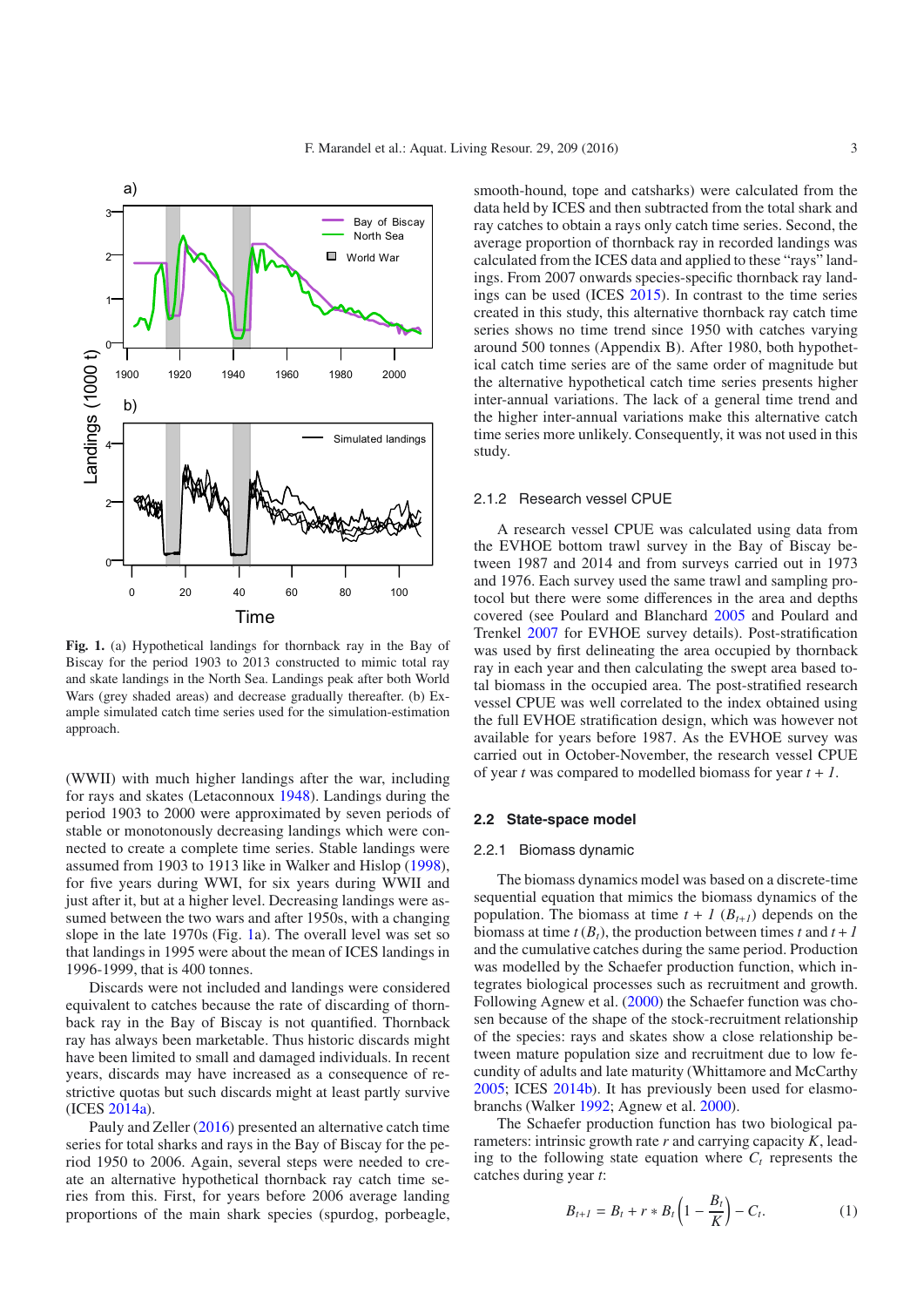| Parameter    | Description                                    | Prior                                      | <b>BUGS</b> Alias |
|--------------|------------------------------------------------|--------------------------------------------|-------------------|
| r            | Intrinsic population growth rate               | Beta (34, 300)<br>mean = 0.1, $CV = 0.16$  | r                 |
| K            | Carrying capacity                              | Uniform (20 000, 100 000)                  | K                 |
| Y1903        | Initial relative biomass in 1903               | Beta (17, 4)<br>mean = $0.84$ , $CV = 0.1$ | Y0                |
| Y2000        | Initial relative biomass in 2000               | Beta $(2,6)$<br>mean= $0.16$ , CV= $0.6$   | Y0                |
| $1/\sigma^2$ | Process error precision (inverse variance)     | Gamma (400, 1)<br>mean = 399, $CV = 0.05$  | ytau2             |
| q            | Survey catchability                            | Uniform $(0.01, 0.6)$                      | q                 |
| $1/\tau^2$   | Observation error precision (inverse variance) | Gamma (44,2)<br>mean = 22, $CV = 0.15$     | itau2             |
| CV           | Uncertainty of landings                        | $0.2$ (constant)                           | <b>CV</b>         |

<span id="page-3-0"></span>**Table 1.** Model parameters and prior distributions used for the simulation-estimation study and the application to thornback ray in the Bay of Biscay. The BUGS aliases relate to the BUGS code provided in Appendix A.

To facilitate model fitting, the model was formulated for relative biomass  $Y_t = B_t/K$  as in Hammond and Trenkel [\(2005](#page-13-13)). The relative biomass in the first year is denoted *Y*0. The process error was assumed to be normally distributed with constant variance  $\sigma^2$ .

$$
Y_{t+1} \sim N\Big((r+1)\,Y_t - rY_t^2 - \frac{C_t}{K}, \sigma^2\Big). \tag{2}
$$

The biomass distribution was truncated at both ends leading to a censored likelihood. Assuming that the mean biomass cannot be much larger than the carrying capacity, the upper bound for  $Y_t$  was set to  $1 + 3\sigma$ . We can also safely consider that biomass  $B_t$  was higher than the hypothetical landings, noted  $l_t$ , for a given time period. Moreover, the probability of catching more than half the population in a single year was considered low, leading to the constraints:

$$
\frac{2l_t}{K} < Y_t < 1 + 3\sigma. \tag{3}
$$

As the hypothetical landings  $l_t$  were uncertain but not necessarily biased, catches were modelled by a lognormal distribution with mean equal to the hypothetical landings and the variance corresponding to a constant coefficient of variation (*CV*) of 20%:

$$
C_t \sim \log N \left( \log(l_t), \log (CV^2 + 1) \right). \tag{4}
$$

Maximum Sustainable Yield (*MSY*) and corresponding  $B_{\text{MSY}}$ were calculated according to the following equations:

$$
B_{\text{MSY}} = \frac{K}{2}, \quad MS\,Y = \frac{rK}{4}.\tag{10}
$$

#### 2.2.2 Observation model

The observation model links population biomass to the research vessel CPUE via a catchability constant *q*. The observation error of the research vessel CPUE  $i_t$  was modelled with a lognormal distribution and a constant variance  $\tau^2$ , i.e. constant CV. It incorporated sampling variability and random variation in catchability.

$$
i_t \sim \log N\left(\log\left(qY_t K\right), \tau^2\right). \tag{5a}
$$

The observation model was replaced by a truncated normal distribution with variance  $\varepsilon^2$  when, instead of a research vessel CPUE time series, only an estimate of the depletion level  $d_t$ was used in year *t*.

$$
d_t \sim N\left(Y_t, \varepsilon^2\right) \quad 0 < d_t < 1. \tag{5b}
$$

#### 2.2.3 Prior distributions

Prior distributions and fixed values for the seven model parameters θ = (*Y*0, *K*, *r*, σ, *q*, τ, *CV*) are summarized in Table [1.](#page-3-0) Thornback ray in the Bay of Biscay was exploited before 1903 but not overexploited (Quéro and Cendrero [1996\)](#page-14-0). Therefore, an informative Beta distribution was selected as prior for *Y*0 (noted *Y*1903 for the case study) for which 95% of the probability mass were contained between 0.5 and 1 (Table [1\)](#page-3-0). The informative prior distribution for the intrinsic growth rate *r* was derived using the Leslie method reviewed in McAllister et al. [\(2001\)](#page-13-10). The method involved simulating an age-structured population model at equilibrium assuming 140 eggs per year for females 5 years and older, egg-tojuvenile natural mortality of 5 (corresponding to a survival rate of 0.0067) and adult natural mortality of 0.1. Numbers were transformed to biomass using growth parameters  $L_{\infty} = 118$ ,  $k = 0.155$  and  $t_0 = 0.655$  (Wiegand et al. [2011\)](#page-14-17) and weightlength parameters  $a = 0.00000345$  and  $b = 3.1807$  (Dorel et al. [1998](#page-12-5)). This provided an *r* estimate of around 0.105. To incorporate variability in intrinsic growth rates for elasmobranchs (Camhi et al. [2008;](#page-12-6) Frisk et al. [2005\)](#page-13-23), an informative Beta distribution was selected for *r* for which 95% of the probability mass was contained between 0.05 and 0.15 with the mode at 0.105 (Table [1\)](#page-3-0).

A uniform prior distribution was used for the carrying capacity *K*. As this parameter is very population-dependent, it would have been difficult to define an informative prior based on knowledge from other populations. The limits of the uniform distribution are somewhat arbitrary reflecting expert knowledge for the Bay of Biscay population (Table [1\)](#page-3-0). An uniform distribution was also used as prior for catchability *q* with upper limit 0.5 and lower limit 0.01, both reflecting expert knowledge and results reported in the literature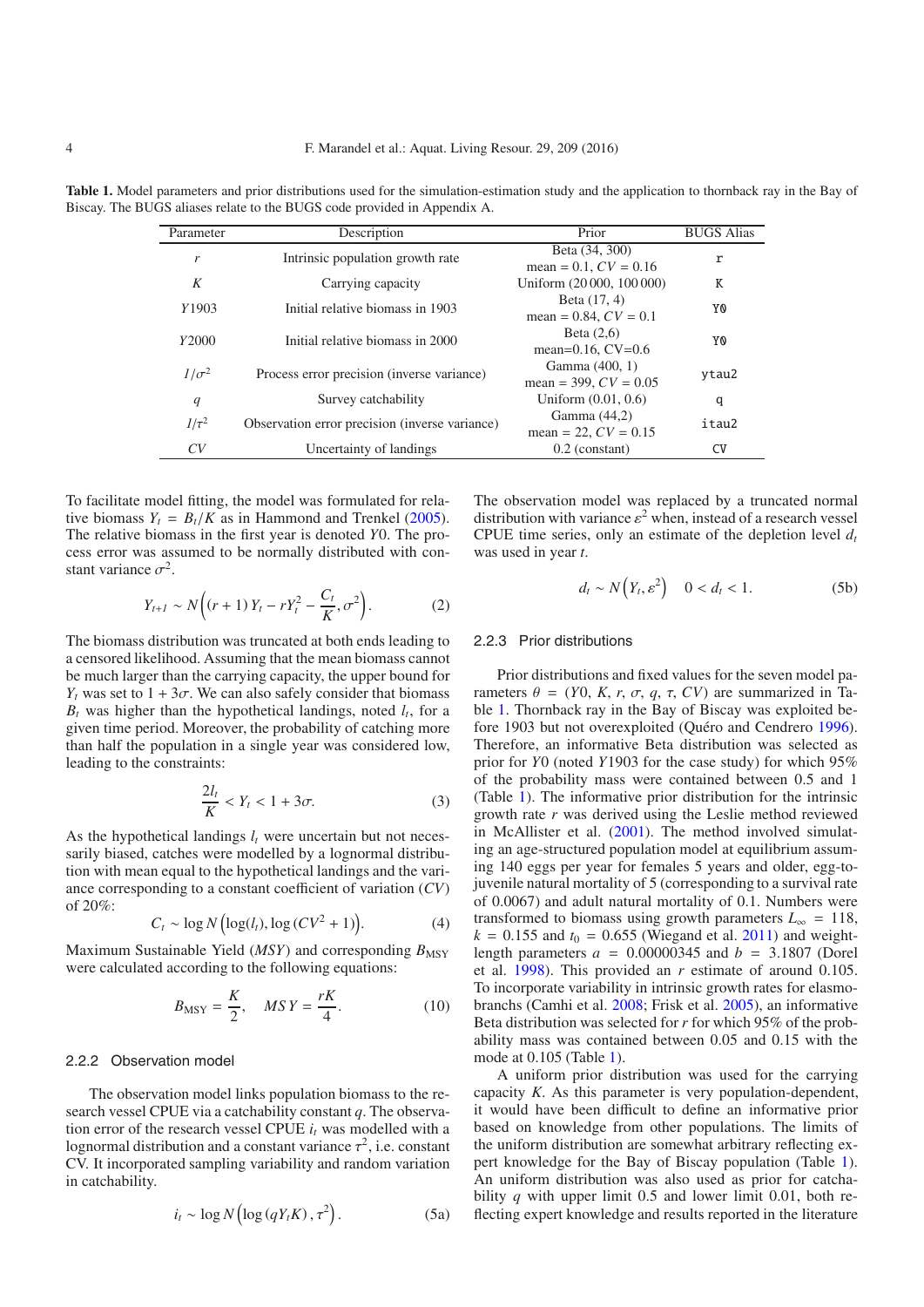(Fraser et al. [2007\)](#page-13-24). An informative prior distribution was chosen for the precision of the process error  $(1/\sigma^2)$  as the data contains no information on this parameter (Table [1\)](#page-3-0); similarly for the precision of the CPUE time series  $(1/\tau^2)$ .

#### 2.2.4 Bayesian inference

All computations were performed with the R platform (v3.1.2, R Foundation for Statistical Computing 2015). Open-BUGS (v3.2.3, Thomas et al. [2006\)](#page-14-12) was used for Bayesian inference and was run within R using the *BRugs* package (Thomas et al. [2006\)](#page-14-12). Results were calculated for three parallel MCMC chains, composed of 150 000 iterations with different initialization points. The burn-in for each MCMC chain was 40 000 iterations and autocorrelation among samples was limited by saving every 100<sup>th</sup> parameter value. Convergence was checked with several diagnostics including the Gelman-Rubin diagnostic (Gelman et al. [2014](#page-13-15)), the Geweke convergence diagnostic (Geweke [1992\)](#page-13-25) and an expert appreciation of trace plots created using the package *Coda* (Plummer et al. [2006](#page-14-18)). The BUGS code is provided in Appendix A.

#### **2.3 Simulation-estimation approach**

For the simulation-estimation (SE) approach, time series of catches and biomass were simulated for 111 years as in the case study using equations (1) to (5) as operating model and different sets of parameter values. Model performance was then investigated for two cases. In the first case simulated catches and the research vessel CPUE were used for Bayesian inference. In the second case, catches and only a depletion index for the final year were used.

The SE approach focused on two main issues:

- (i) Are the posterior parameter estimates sensitive to the prior distribution used for biological parameters $(r, K)$ ?
- (ii) Does the model succeed in correctly estimating the depletion state of the simulated population in the last year? And does it succeed in estimating the underlying biomasses?

#### 2.3.1 Simulation setup

Overall fourteen scenarios were investigated (Table [2\)](#page-4-0). Catches used in all scenarios were created to mimic the temporal pattern of the hypothetical time series for thornback ray in the Bay of Biscay (Fig. [1a](#page-2-0)). Scenarios 1 to 4 aimed at testing the effects on model performance of the values of the biological parameters*r* and *K*. For this, two values were used for each parameter which were considered realistic for elasmobranchs and were towards the upper and lower end of the respective prior distributions. All other parameters (*q*, τ, σ, *Y*0 and *CV*) had the same value in all four scenarios, referred to as reference values and considered plausible for the Bay of Biscay thornback ray case study (Table [3\)](#page-4-1).

Scenarios 5 to 12 aimed at testing the effects on model performance of the values of the variance parameters  $\sigma^2$ ,  $\tau^2$ and CV; reference values were used for *r*, *K*, *Y*0 et *q* for these

<span id="page-4-0"></span>**Table 2.** Description of scenarios used in the simulation-estimation approach. Examples of variable catch time series are provided in Figure [1b](#page-2-0). Reference values are summarised in Table [3.](#page-4-1)

<span id="page-4-1"></span>

|                | K                |       |          |                  | CV  |
|----------------|------------------|-------|----------|------------------|-----|
| Scenario       |                  | r     | $\sigma$ | $\tau$           |     |
| Reference      | 60 000           | 0.105 | 0.05     | 0.2              | 0.2 |
| 1              | 90 000           | 0.13  |          |                  |     |
| 2              | 30 000           | 0.08  |          |                  |     |
| 3              | 90 000           | 0.08  |          | reference values |     |
| $\overline{4}$ | 30 000           | 0.13  |          |                  |     |
| 5              |                  |       | 0.03     | 0.2              | 0.1 |
| 6              |                  |       | 0.1      | 0.2              | 0.1 |
| 7              |                  |       | 0.1      | 0.3              | 0.1 |
| 8              |                  |       | 0.03     | 0.3              | 0.1 |
| 9              |                  |       | 0.03     | 0.2              | 0.4 |
| 10             | reference values |       | 0.1      | 0.2              | 0.4 |
| 11             |                  |       | 0.1      | 0.3              | 0.4 |
| 12             |                  |       | 0.03     | 0.3              | 0.4 |
| T              |                  |       |          |                  |     |
| Н              |                  |       |          | reference values |     |

Table 3. Reference parameter values used in the simulationestimation approach and posterior mean estimates for thornback ray in the Bay of Biscay (95% credible interval) from FULL run (landings and research vessel CPUE for the years 1973–2013). In the FULL run, *Y*0 correspond to the initial relative biomass in 1903, noted *Y*1903 for the case study.

| Parameter | Reference value | Thornback ray (CI $95\%$ ) |
|-----------|-----------------|----------------------------|
| K         | 60 000          | 63 000 (42 000-94 000)     |
| r         | 0.105           | $0.092(0.065 - 0.12)$      |
| q         | 0.15            | $0.13(0.07-0.19)$          |
| Y0 Y1903  | 0.85            | $0.82(0.63 - 0.94)$        |
| $\sigma$  | 0.05            | $0.05(0.048 - 0.053)$      |
| $\tau$    | 0.2             | $0.23(0.19 - 0.27)$        |
|           | 0.2             | $0.2$ (fixed)              |

scenarios (Table [2\)](#page-4-0). Two realistic values were tested for each parameter. The two values tested for the *CV* correspond to a maximum (0.4) and a realistic optimistic value (0.1). However, *CV* was always fixed at 0.2 for inference.

The final two scenarios, denoted I and II, used reference values for all model parameters. The purpose of these two scenarios was to test model performance in the case where only a depletion estimate for the final year (year 111) was available instead of a research vessel CPUE time series. To create a depletion observation  $(d_{111})$  a random draw from a truncated normal distribution with mean  $Y_{111}$  and variance  $\varepsilon^2$  was carried out:

$$
d_{111} \sim N(Y_{111}, \varepsilon^2) \quad 0 < d_{111} < 1. \tag{6}
$$

To evaluate the impact of the observation error, two values were tested for  $\varepsilon$ : 0.05 (scenario I) and 0.2 (scenario II).

The model assumed catches were known. To simulate a time series of catches with lognormal observation error, variable exploitation rates (0.005–0.07) were applied to the simulated biomass of each year and a random draw was carried out from a lognormal distribution with the resulting values as means and coefficients of variation equal to the value of the parameter *CV*. The values of the exploitation rates were chosen by hand to achieve the desired temporal pattern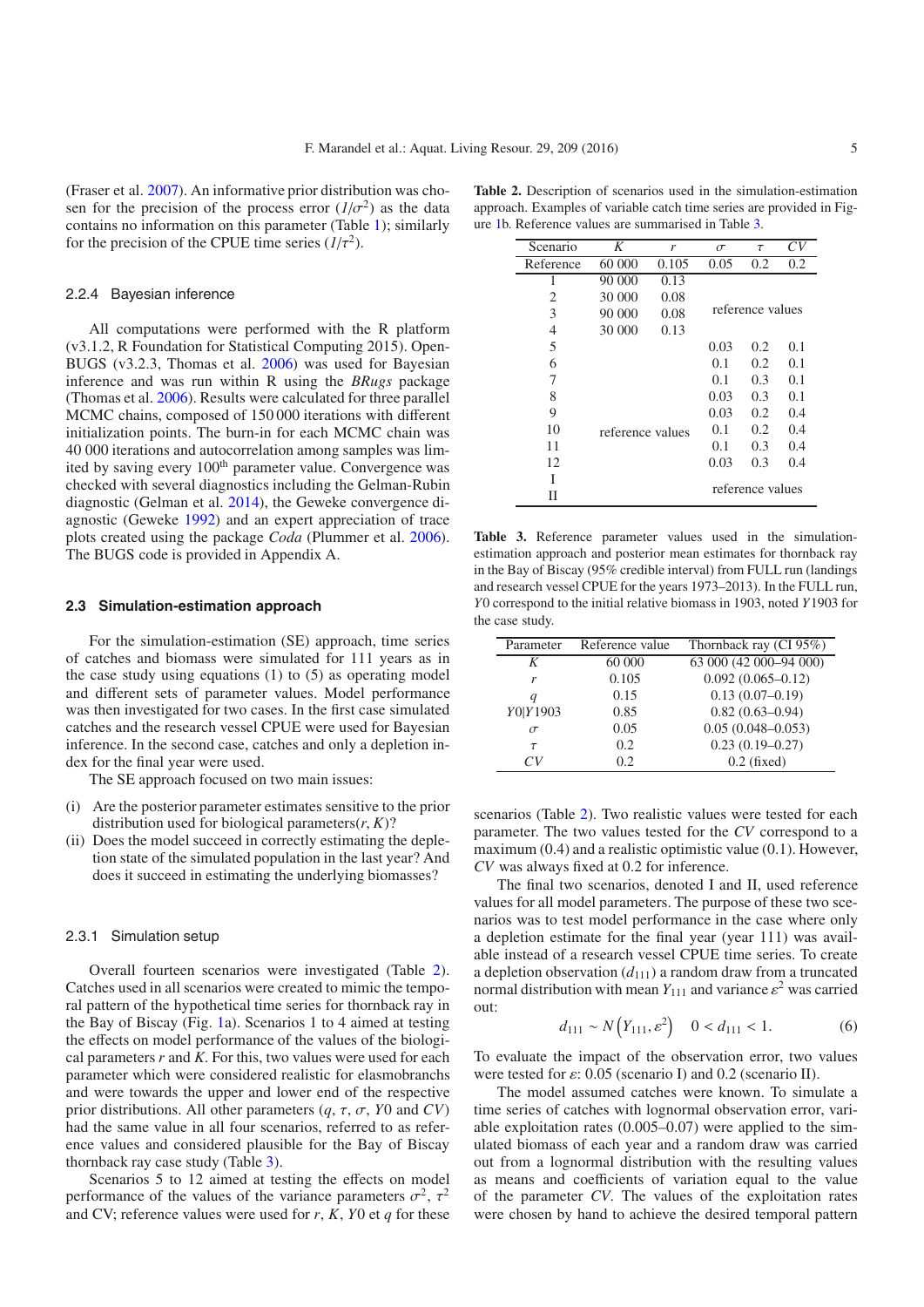and comparable magnitude. For scenarios 1 to 12, a research vessel CPUE time series was simulated for the last 29 years to reflect the data available for the case study. For scenarios I and II a depletion index for the final year was simulated. For all scenarios, 100 replicates were generated. Initial analyses showed that 100 replicates were enough to reliably evaluate performance; performance measures stabilised at around 30 replicates (results not shown).

The simulated catches and research vessel CPUE time series (or depletion index) together with the prior distributions listed in Table [1](#page-3-0) were used for Bayesian inference. For all simulations, the model used for the estimation was the same as the operating model used for simulations; this condition ensured that any differences between simulations and estimation were due to estimation performance only.

#### 2.3.2 Performance assessment

The performance of the estimation method was assessed with three complementary criteria chosen to represent how well the estimated parameter values  $\hat{\theta}_s$  (posterior means) of replicate  $s$  ( $s = 1, \ldots, 100$ ) agreed with the true parameter values  $\theta_{SC}$  of the scenario (Table [2\)](#page-4-0). First, the Mean Relative Error (MRE) was calculated to quantify the bias of Bayesian estimation for each of the 14 scenarios (SC). A negative MRE value means that globally the model tended to underestimate the parameters value and a positive value means overestimation.

$$
MRE\left(\theta_{SC}\right) = \frac{1}{100} \sum_{s=1}^{100} \left(\frac{\hat{\theta}_s - \theta_{SC}}{\theta_{SC}}\right). \tag{7}
$$

Second, the Mean Squared Error (MSE) was calculated to measure precision of Bayesian posterior mean estimates for each parameter and scenario:

$$
MSE(\theta_{SC}) = \frac{1}{100} \sum_{s=1}^{100} [(\hat{\theta}_s - \theta_{SC})^2].
$$
 (8)

Finally, the Median of Absolute Relative Error was calculated which quantifies "average" model precision if the model is cor-rect (Ono et al. [2012\)](#page-13-11), where  $\hat{\theta}'_s$  is the posterior median of replicate  $s$  ( $s = 1, \ldots, 100$ ). The smaller the value, the more precise are the parameter estimates on "average".

$$
MARE (\theta_{SC}) = median \left( \left| \frac{\hat{\theta}_1 - \theta_{SC}}{\theta_{SC}} \right|, \dots, \left| \frac{\hat{\theta}_{100} - \theta_{SC}}{\theta_{SC}} \right| \right). \quad (9)
$$

#### **2.4 Application to thornback ray in the Bay of Biscay**

The model was applied to the thornback ray in the Bay of Biscay using the priors defined in Table [1.](#page-3-0)

Four runs were made using different data combinations and time periods to explore the importance of the different data types. For the full run (FULL), the full hypothetical landings time series (1903–2013) and research vessel CPUE time series (1973, 1976, 1987–2013) were used in the model. To avoid having to make too many assumptions for reconstructing the

catch time series a run (SHORT) restricted to the recent time period (2000–2013) was also carried out. For this run the prior *Y*2000 was used instead of that for *Y*1903 (see Table [1\)](#page-3-0). The landings only run (LANDINGS) represented the case where no research vessel CPUE was available or where it was deemed unusable due to poor quality. The fourth run (DEPLETION) represented a situation where no research vessel CPUE but an estimate of the final depletion level  $d_{2014}$  was available. Given thornback ray in the Bay of Biscay is thought to be overexploited, a relatively small value was chosen  $(d_{2014} = 0.1)$  with a small standard deviation ( $\varepsilon = 0.05$ ). These values are somewhat arbitrary but the aim was to compare the biomass trajectories obtained with a research vessel CPUE and with only information for the depletion level in the final year.

#### **2.5 Posterior predictive check**

For an overall assessment of the FULL run, we examined how well the fitted model could reproduce the available research vessel CPUE time series. We simulated 3000 CPUE time series using parameter values drawn from the joint posterior distribution, hypothetical catches and the model (Eqs. (1)– (6)). The distribution of simulated CPUEs was then compared with the observed research vessel CPUE time series.

## **3 Results**

#### **3.1 Simulation-estimation approach**

For all replicates of all scenarios the population never crashed; moreover biomass trajectories never hit the lower bound  $(2l_t/K)$ . Averaged across scenarios 1 to 12, estimates of parameter *r* had the smallest mean MRE and second smallest MARE (–0.013 and 0.105 respectively), followed by *Y*0 (MRE  $-0.05$ ; MARE 0.04),  $\tau$  (MRE  $-0.054$ ; MARE 0.118), σ (MRE 0.055; MARE 0.389), *K* (MRE 0.15; MARE 0.17) and *q* (MRE 0.17; MARE 0.35). The parameter *CV* was not estimated though the true value was varied for certain scenarios. The MRE and MSE values for parameters  $K$ ,  $r$ ,  $Y0$ ,  $\sigma$  and  $\tau$  were negatively correlated, while they were positively correlated for *q* (not shown). For scenarios 1 to 12, results for performance measures MRE, MSE and MARE are detailed in Table [4.](#page-6-0)

The estimation quality of parameter *K* varied between scenarios depending on whether the true value of *K* was larger than the mean of the prior uniform distribution (MRE negative; scenarios 1 and 3), smaller (MRE positive; scenarios 2 and 4) or equal to the mean (small positive MRE; scenarios 5– 12) (Table [4,](#page-6-0) Fig. [2a](#page-7-0)). The highest overestimation was found for scenario 4 (MRE =  $0.5$ ); this scenario combined low *r* with low *K* values. For this scenario the MRE corresponded exactly to the relative difference between the mean of the prior and the true value. The complementary scenario 1 (true *r* and *K* above mean of priors) had the smallest MRE of all tested scenarios. For all scenarios, except scenario 4, MRE values were smaller than the relative difference between true value and the mean of the prior for *K*, indicating that the data of these scenarios contained information on the parameter.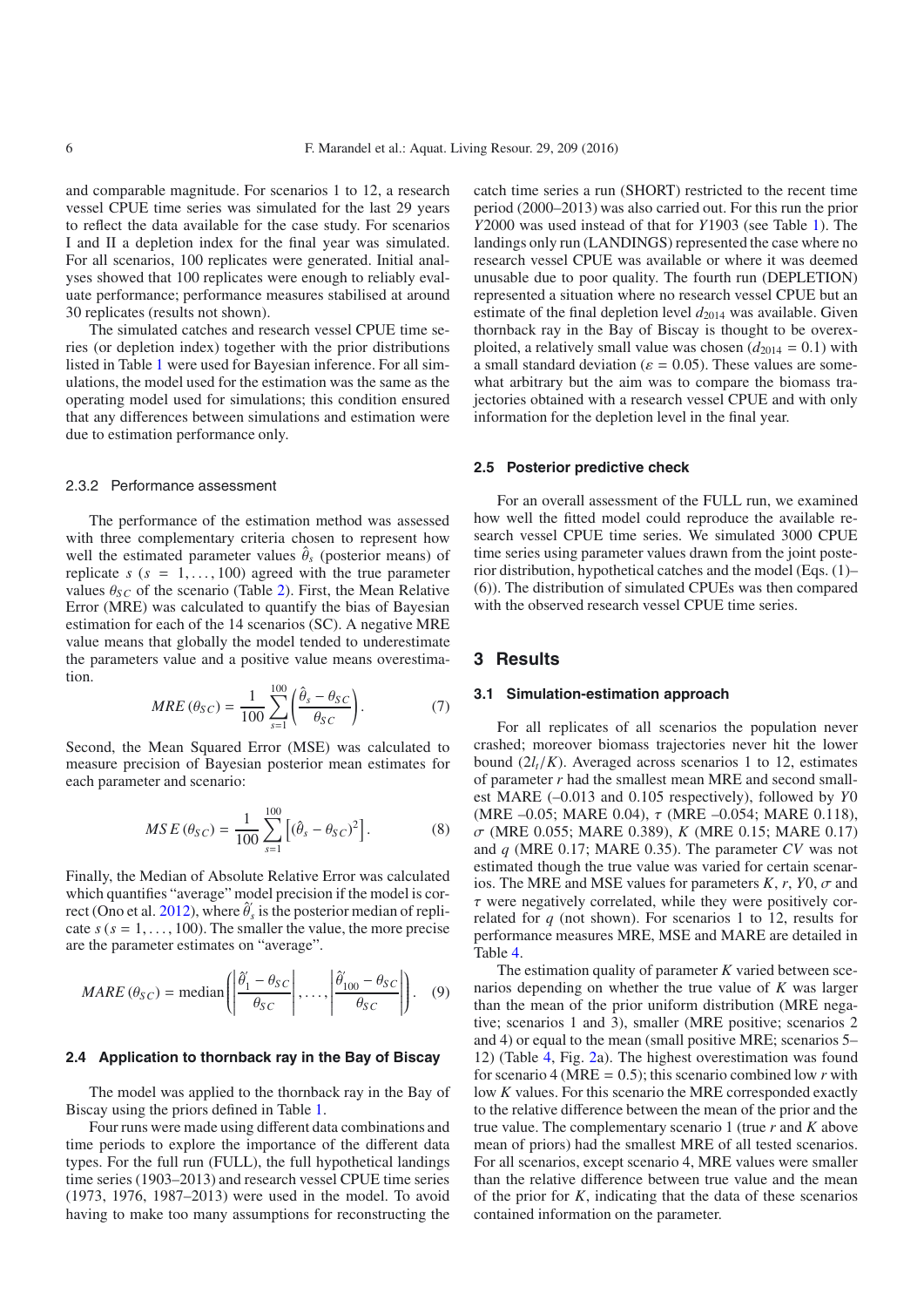Table 4. Simulation-estimation results for 14 scenarios (see Table 2). Parameter estimation performance was measured by Mean Relative Error (MRE), Mean Square Error (MSE) and<br>Median Absolute Relative Error (MARE). The best **Table 4.** Simulation-estimation results for 14 scenarios (see Table [2\)](#page-4-0). Parameter estimation performance was measured by Mean Relative Error (MRE), Mean Square Error (MSE) and Median Absolute Relative Error (MARE). The best performing scenario is in green and the worst in red.

<span id="page-6-0"></span>

|            |                   | $\frac{1}{2}$ . The contract of the contract of the contract of the contract of the contract of the contract of $\frac{1}{2}$ . The contract of the contract of the contract of the contract of the contract of the contract of the c |                            |            |                           |                                                                                                                     |                                                                                                                                                                                                                                                                                                 |                                                                                                                                                                                                                                                                               |                                                                                                                                                                                                                                                                                                                             |                                                                                                                                                                                                                                                                                                                    |                                |                                                                                   |                                                                                                                                                                                                                                                                                                   |                                                  |                                                                    |
|------------|-------------------|---------------------------------------------------------------------------------------------------------------------------------------------------------------------------------------------------------------------------------------|----------------------------|------------|---------------------------|---------------------------------------------------------------------------------------------------------------------|-------------------------------------------------------------------------------------------------------------------------------------------------------------------------------------------------------------------------------------------------------------------------------------------------|-------------------------------------------------------------------------------------------------------------------------------------------------------------------------------------------------------------------------------------------------------------------------------|-----------------------------------------------------------------------------------------------------------------------------------------------------------------------------------------------------------------------------------------------------------------------------------------------------------------------------|--------------------------------------------------------------------------------------------------------------------------------------------------------------------------------------------------------------------------------------------------------------------------------------------------------------------|--------------------------------|-----------------------------------------------------------------------------------|---------------------------------------------------------------------------------------------------------------------------------------------------------------------------------------------------------------------------------------------------------------------------------------------------|--------------------------------------------------|--------------------------------------------------------------------|
|            | Measure Parameter |                                                                                                                                                                                                                                       | $\mathcal{C}$              | 3          | $\overline{4}$            | $\overline{5}$                                                                                                      | $\circ$                                                                                                                                                                                                                                                                                         |                                                                                                                                                                                                                                                                               | $\infty$                                                                                                                                                                                                                                                                                                                    | $\circ$                                                                                                                                                                                                                                                                                                            | $\approx$                      |                                                                                   | $\overline{c}$                                                                                                                                                                                                                                                                                    |                                                  |                                                                    |
|            |                   |                                                                                                                                                                                                                                       | $17.99E + 07$              | 1.86E+08   |                           | $1.61E + 08$                                                                                                        | 0+38L6                                                                                                                                                                                                                                                                                          | $\frac{1}{111E+08}$                                                                                                                                                                                                                                                           | $.26E + 08$                                                                                                                                                                                                                                                                                                                 | $1.76E + 08$                                                                                                                                                                                                                                                                                                       | 1.58E+08                       | $.20E + 08$                                                                       | 1.56E+08                                                                                                                                                                                                                                                                                          | $2.37E + 08$                                     | $2.33E + 08$                                                       |
|            |                   | 4.01E-04                                                                                                                                                                                                                              | $3.38E - 04$ 5.90 $E - 04$ |            |                           | $2.25E - 06$                                                                                                        | 4.98E-05                                                                                                                                                                                                                                                                                        |                                                                                                                                                                                                                                                                               | $1.04E - 05$                                                                                                                                                                                                                                                                                                                | $4.36E - 06$                                                                                                                                                                                                                                                                                                       | 4.41E-05                       | 8.04E-05                                                                          |                                                                                                                                                                                                                                                                                                   | $2.41E - 05$                                     | $2.36E - 05$                                                       |
|            | <b>NSY</b>        |                                                                                                                                                                                                                                       | 3.19E+05 1.24E+05 1.08E+05 |            |                           | $.10E + 05$                                                                                                         |                                                                                                                                                                                                                                                                                                 | $7.26E-05$<br>6.56E+04                                                                                                                                                                                                                                                        |                                                                                                                                                                                                                                                                                                                             |                                                                                                                                                                                                                                                                                                                    |                                | $5.92E+04$                                                                        | 1.17E-05<br>8.98E+04                                                                                                                                                                                                                                                                              | $1.37E - 05$                                     | $1.33E - 05$                                                       |
| <b>MSE</b> |                   | 0.0017                                                                                                                                                                                                                                | 0.0021                     | 0.0015     | 0.0024                    | 0.0021                                                                                                              | $6.62E+04$<br>$0.0021$<br>$0.0110$                                                                                                                                                                                                                                                              | 0.0020<br>0.0175                                                                                                                                                                                                                                                              |                                                                                                                                                                                                                                                                                                                             |                                                                                                                                                                                                                                                                                                                    |                                | 0.0020                                                                            | 0.0019                                                                                                                                                                                                                                                                                            |                                                  | 0.002                                                              |
|            |                   | 0.0027                                                                                                                                                                                                                                | 0.0013                     | 0.0018     | 0.0014                    | 0.0017                                                                                                              |                                                                                                                                                                                                                                                                                                 |                                                                                                                                                                                                                                                                               | $7.08E + 04$<br>0.0020<br>0.0025                                                                                                                                                                                                                                                                                            |                                                                                                                                                                                                                                                                                                                    | $1.04E+05$<br>0.0020<br>0.0074 | 0.0191                                                                            | 0.0024                                                                                                                                                                                                                                                                                            |                                                  |                                                                    |
|            |                   | 2.49E-09                                                                                                                                                                                                                              | $3.48E - 09$ 3.33E - 09    |            |                           |                                                                                                                     | 2.49E-03<br>2.21E-04                                                                                                                                                                                                                                                                            |                                                                                                                                                                                                                                                                               |                                                                                                                                                                                                                                                                                                                             |                                                                                                                                                                                                                                                                                                                    | $2.50E - 03$                   | 2.49E-03                                                                          |                                                                                                                                                                                                                                                                                                   | $.20E - 09$                                      | $1.10E-09$                                                         |
|            |                   | $4.25E - 05$                                                                                                                                                                                                                          | $5.74E - 056.75E - 05$     |            | $3.60E-09$ 3.<br>$94E-05$ | 3.98E-04<br>1.17E-04                                                                                                |                                                                                                                                                                                                                                                                                                 | $\begin{array}{r} 2.49\mathrm{E}{-}03 \\ 6.05\mathrm{E}{-}03 \\ \hline 0.099 \\ -0.070 \\ \hline 0.054 \\ -0.053 \\ \hline 0.053 \\ -0.49915 \\ \hline 0.153 \\ -0.28 \\ \hline 0.073 \\ 0.073 \\ 0.073 \\ 0.075 \\ 0.075 \\ 0.075 \\ 0.050 \\ 0.050 \\ 0.003 \\ \end{array}$ | $\begin{array}{r l} 4.00\mathrm{E}{-}04 \\ 5.87\mathrm{E}{-}03 \\ \hline 0.178 \\ -0.022 \\ -0.052 \\ \hline 0.052 \\ -0.053 \\ \hline 0.002 \\ -0.054 \\ \hline 0.004 \\ 0.168 \\ 0.035 \\ 0.041 \\ 0.041 \\ 0.041 \\ 0.041 \\ 0.041 \\ 0.041 \\ 0.041 \\ 0.041 \\ 0.041 \\ 0.041 \\ 0.041 \\ 0.041 \\ 0.041 \\ 0.041 \\ $ | $\begin{array}{r} 1.19\text{H}+05 \\ 0.0020 \\ 0.0024 \\ 3.99\text{H}-04 \\ 1.44\text{H}-04 \\ -0.007 \\ -0.007 \\ -0.007 \\ -0.053 \\ -0.055 \\ -0.034 \\ -0.034 \\ -0.013 \\ -0.013 \\ 0.013 \\ -0.013 \\ 0.041 \\ 0.040 \\ 0.058 \\ 0.058 \\ 0.038 \\ 0.040 \\ 0.004 \\ 0.005 \\ 0.005 \\ 0.004 \\ 0.0064 \\ 0$ | 2.57E-04 6.18E-03              |                                                                                   | $4.00E - 04$<br>5.99E-03                                                                                                                                                                                                                                                                          | $\blacksquare$                                   |                                                                    |
|            |                   | $-0.044$                                                                                                                                                                                                                              | 0.248                      | $-0.134$   | 0.500                     | $\frac{1}{20}$                                                                                                      |                                                                                                                                                                                                                                                                                                 |                                                                                                                                                                                                                                                                               |                                                                                                                                                                                                                                                                                                                             |                                                                                                                                                                                                                                                                                                                    |                                |                                                                                   |                                                                                                                                                                                                                                                                                                   |                                                  |                                                                    |
|            |                   | $-0.153$                                                                                                                                                                                                                              | 0.225                      | 0.298      |                           |                                                                                                                     |                                                                                                                                                                                                                                                                                                 |                                                                                                                                                                                                                                                                               |                                                                                                                                                                                                                                                                                                                             |                                                                                                                                                                                                                                                                                                                    |                                |                                                                                   |                                                                                                                                                                                                                                                                                                   |                                                  |                                                                    |
|            | <b>MSY</b>        | $-0.190$                                                                                                                                                                                                                              | 0.535                      | 0.127      | $-0.224$<br>0.165         |                                                                                                                     |                                                                                                                                                                                                                                                                                                 |                                                                                                                                                                                                                                                                               |                                                                                                                                                                                                                                                                                                                             |                                                                                                                                                                                                                                                                                                                    |                                | $\begin{array}{c} 0.120 \\ -0.075 \\ 0.038 \\ -0.053 \\ \hline 0.768 \end{array}$ |                                                                                                                                                                                                                                                                                                   | $\frac{0.234}{0.012}$<br>0.012<br>0.180<br>9.053 | $\begin{array}{c} 0.233 \\ 0.012 \\ 0.179 \\ -0.053 \end{array}$   |
| <b>MRE</b> |                   | $-0.048$                                                                                                                                                                                                                              | $-0.054$                   | $-0.046$   | $-0.057$                  |                                                                                                                     |                                                                                                                                                                                                                                                                                                 |                                                                                                                                                                                                                                                                               |                                                                                                                                                                                                                                                                                                                             |                                                                                                                                                                                                                                                                                                                    |                                |                                                                                   |                                                                                                                                                                                                                                                                                                   |                                                  |                                                                    |
|            |                   | 0.309                                                                                                                                                                                                                                 | $-0.146$                   | 0.120      | $-0.147$                  |                                                                                                                     |                                                                                                                                                                                                                                                                                                 |                                                                                                                                                                                                                                                                               |                                                                                                                                                                                                                                                                                                                             |                                                                                                                                                                                                                                                                                                                    |                                |                                                                                   |                                                                                                                                                                                                                                                                                                   | $\frac{1}{2}$                                    | $\vert$                                                            |
|            |                   | 0.00073                                                                                                                                                                                                                               | $-0.00016$                 | $-0.00018$ | $-0.00097$                |                                                                                                                     |                                                                                                                                                                                                                                                                                                 |                                                                                                                                                                                                                                                                               |                                                                                                                                                                                                                                                                                                                             |                                                                                                                                                                                                                                                                                                                    |                                | $-0.49912$                                                                        |                                                                                                                                                                                                                                                                                                   | 0.00009                                          | 0.00003                                                            |
|            |                   | 0.029                                                                                                                                                                                                                                 | 0.034                      | 0.037      | 0.028                     | $\begin{array}{r} 6000\\ -0.199\\ -0.053\\ -0.234\\ -0.234\\ 0.66539\\ -0.050\\ 0.000\\ 0.000\\ \hline \end{array}$ | $\begin{array}{r} 0.082 \\ 0.056 \\ 0.053 \\ 0.033 \\ 0.033 \\ 0.034 \\ 0.034 \\ 0.071 \\ 0.033 \\ 0.073 \\ 0.073 \\ 0.0073 \\ 0.0073 \\ 0.0073 \\ 0.0073 \\ 0.0073 \\ 0.0073 \\ 0.0073 \\ 0.0073 \\ 0.0073 \\ 0.0073 \\ 0.0073 \\ 0.0073 \\ 0.0073 \\ 0.0073 \\ 0.0073 \\ 0.0073 \\ 0.0073 \\$ |                                                                                                                                                                                                                                                                               |                                                                                                                                                                                                                                                                                                                             |                                                                                                                                                                                                                                                                                                                    |                                |                                                                                   | $\begin{array}{r} 0.200\\ 0.022\\ -0.0174\\ 0.053\\ -0.053\\ -0.050\\ -0.050\\ -0.257\\ -0.257\\ -0.257\\ -0.004\\ -0.004\\ -0.004\\ -0.004\\ -0.004\\ -0.004\\ -0.004\\ -0.004\\ -0.004\\ -0.004\\ -0.004\\ -0.004\\ -0.004\\ -0.004\\ -0.004\\ -0.004\\ -0.004\\ -0.004\\ -0.004\\ -0.004\\ -0$ |                                                  |                                                                    |
|            |                   | 0.023                                                                                                                                                                                                                                 | 0.126                      | 0.121      | 0.379                     |                                                                                                                     |                                                                                                                                                                                                                                                                                                 |                                                                                                                                                                                                                                                                               |                                                                                                                                                                                                                                                                                                                             |                                                                                                                                                                                                                                                                                                                    |                                |                                                                                   |                                                                                                                                                                                                                                                                                                   |                                                  |                                                                    |
|            |                   | 0.157                                                                                                                                                                                                                                 | 0.229                      | 0.303      | 0.229                     |                                                                                                                     |                                                                                                                                                                                                                                                                                                 |                                                                                                                                                                                                                                                                               |                                                                                                                                                                                                                                                                                                                             |                                                                                                                                                                                                                                                                                                                    |                                | $\begin{array}{c} 0.131 \\ 0.077 \\ 0.106 \\ 0.106 \\ 0.041 \end{array}$          |                                                                                                                                                                                                                                                                                                   | 0.238<br>0.038<br>0.175<br>0.043                 | $\begin{array}{c} 0.233 \\ 0.038 \\ 0.157 \\ 0.042 \\ \end{array}$ |
|            | ΜSγ               | 0.175                                                                                                                                                                                                                                 | 0.359                      | 0.146      | 0.096                     |                                                                                                                     |                                                                                                                                                                                                                                                                                                 |                                                                                                                                                                                                                                                                               |                                                                                                                                                                                                                                                                                                                             |                                                                                                                                                                                                                                                                                                                    |                                |                                                                                   |                                                                                                                                                                                                                                                                                                   |                                                  |                                                                    |
| MARE       |                   | 0.037                                                                                                                                                                                                                                 | 0.043                      | 0.035      | $-0.046$                  |                                                                                                                     |                                                                                                                                                                                                                                                                                                 |                                                                                                                                                                                                                                                                               |                                                                                                                                                                                                                                                                                                                             |                                                                                                                                                                                                                                                                                                                    |                                |                                                                                   |                                                                                                                                                                                                                                                                                                   |                                                  |                                                                    |
|            |                   | 0.238                                                                                                                                                                                                                                 | 0.226                      | 0.150      | 0.240<br>0.0017           |                                                                                                                     |                                                                                                                                                                                                                                                                                                 |                                                                                                                                                                                                                                                                               |                                                                                                                                                                                                                                                                                                                             |                                                                                                                                                                                                                                                                                                                    |                                |                                                                                   |                                                                                                                                                                                                                                                                                                   |                                                  |                                                                    |
|            |                   | 0.0016                                                                                                                                                                                                                                | 0.0014                     | 0.0014     |                           | 0.193<br>0.312<br>0.664<br>0.053                                                                                    |                                                                                                                                                                                                                                                                                                 |                                                                                                                                                                                                                                                                               |                                                                                                                                                                                                                                                                                                                             |                                                                                                                                                                                                                                                                                                                    |                                | 10.831<br>0.500<br>0.262                                                          |                                                                                                                                                                                                                                                                                                   | 0.0009                                           | 0.0009                                                             |
|            |                   | 0.031                                                                                                                                                                                                                                 | 0.035                      | 0.038      | 0.031                     |                                                                                                                     |                                                                                                                                                                                                                                                                                                 |                                                                                                                                                                                                                                                                               | 0.249                                                                                                                                                                                                                                                                                                                       |                                                                                                                                                                                                                                                                                                                    |                                |                                                                                   | 0.253                                                                                                                                                                                                                                                                                             |                                                  |                                                                    |

F. Marandel et al.: Aquat. Living Resour. 29, 209 (2016) 7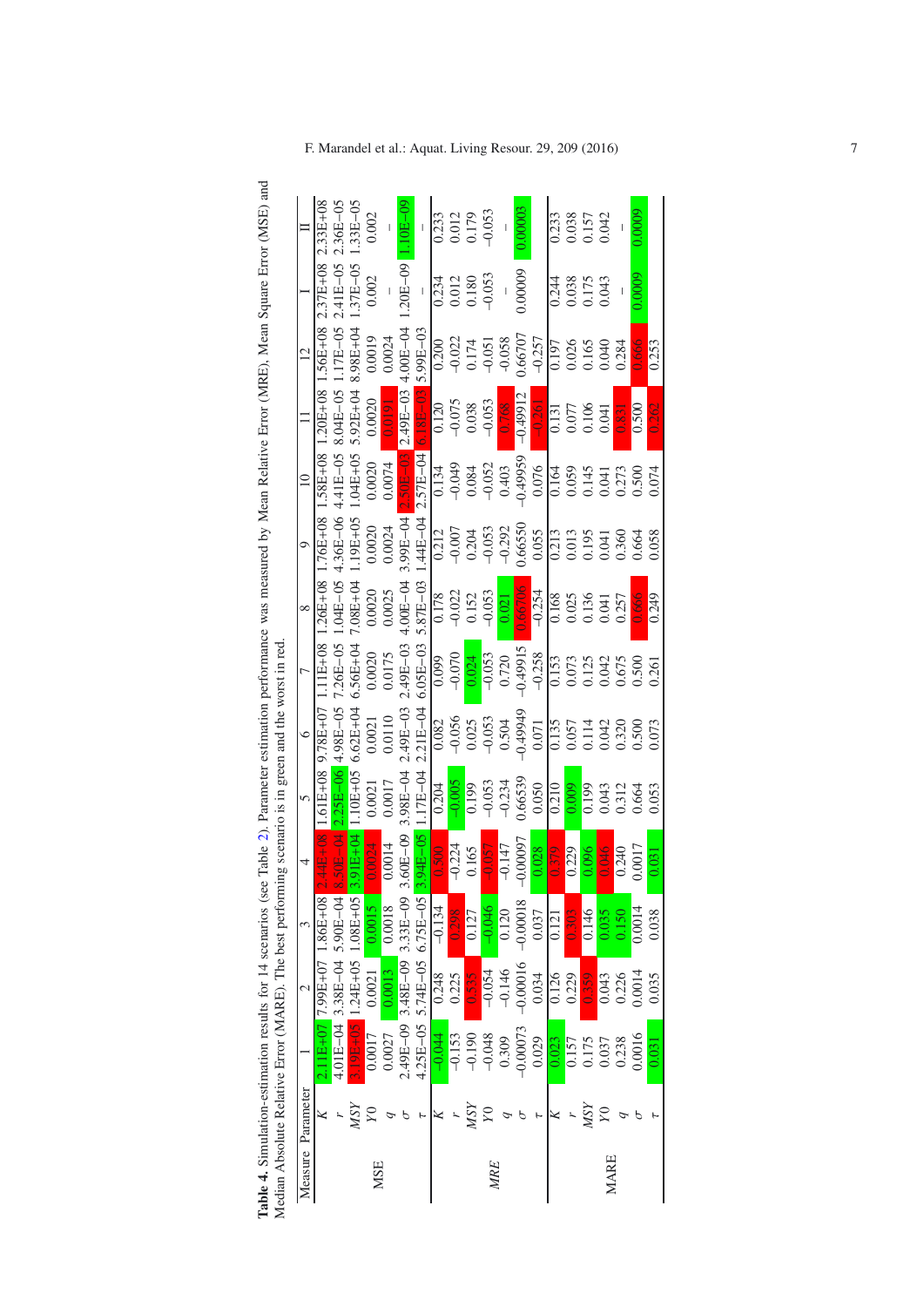<span id="page-7-0"></span>

**Fig. 2.** Model performance criteria for scenarios 1 to 12 tested in the Simulation-Estimation study. Performance was measured by Mean Relative Error  $(y$ -axis) and plotted separately for different true model parameters values.

As for *K*, estimates of *r* can be separated into three categories according to the difference between the true value and the mean of the prior (Table [4,](#page-6-0) Fig. [2b](#page-4-0)): in scenarios 1 and 4 (true  $r$  value  $>$  mean of prior) the parameter was underestimated. In scenarios 2 and 3, with low true value, the parameter was overestimated. In general, estimates of *r* were driven by the prior and the parameter was hard to estimate though in all cases posteriors were shifted in the correct direction. As expected, MRE values for *r* and *K* were negatively correlated (Pearson, *p*-value = 0.06), except for scenarios 1 and 2. These scenarios correspond respectively to the scenario with high *K*/high *r* values and scenario with low *K*/low *r* values. The derived quantity *MSY* was estimated using the posterior estimates of *r* and *K*. It was generally overestimated, with the poorest performance obtained for scenario 2 (low *r* and low *K*). Estimates of *MSY* with smallest bias (MRE  $<$  0.1) were obtained for scenarios (namely 6, 7, 10 and 11) which had high process errors  $\sigma$  (0.1) (Fig. [2e](#page-7-0)).

Estimation performance of parameter *q* varied between scenarios (Table [4\)](#page-6-0). MRE increased with the process error  $\sigma$ , with strongly positively biased estimates for scenarios 7 and 11 (MRE > 0.5) (Fig. [2d](#page-7-0)). Thus larger process error made *q* more difficult to estimate. The initial relative biomass *Y*0 was generally well estimated with little differences between scenarios (Table [4\)](#page-6-0). This is reassuring but not surprising given the true value was equal to the mean of the prior. Hence the simulations did not provide much insight into the identifiability of this parameter.

Globally, performance for parameter  $\sigma$  was driven by the difference between the prior and the true value (Fig. [2f](#page-7-0)). However, for small true values (0.03) the magnitude of MRE values was larger than the relative difference between the true value and the mean of the prior. This indicates that for small values of  $\sigma$ , posterior estimates were less biased. Parameter  $\tau$ (Fig. [2c](#page-7-0)) was globally more estimable than  $\sigma$  and presented the lowest bias. In the scenarios (namely 7, 8, 11 and 12) in which the true value was 50% larger than the mean of the prior (0.3 and 0.2, respectively), the MRE was around 0.25, indicating a relative estimation bias of only 25%. Using larger values for *CV* (catch uncertainty) only slightly decreased model performance. MRE values were on average 3% larger for scenarios 9 to 12 with  $CV = 0.4$  compared to scenarios 5 to 8 with  $CV = 0.1$ , with differences between parameters. The difference was 11% for MSE and 4% for MARE.

For scenarios I and II, using reference parameter values and a final year depletion index, posterior distributions presented updates of the prior distributions for all parameters except for the process error  $\sigma$ . Both scenarios performed similarly, with an overestimation of *K*, *r* and *Y*0 and a very small underestimation of  $\sigma$ . Performance metrics for *K* were comparable to those obtained for scenarios 1 to 12. The amount of observation error assumed for the final depletion level observation did not influence the quality of inference. Thus model performance achieved when using only a depletion estimate for the final year was comparable to that using a 24 years time series of biomass indices.

#### **3.2 Application to thornback ray in the Bay of Biscay**

## 3.2.1 FULL run: landings (1903–2013) and research vessel CPUE (1973–2013)

In this run, all available data were used for the estimation. The marginal posterior distributions of all parameters were updated compared to the prior distribution except for *Y*1903 (Fig. [3\)](#page-8-0),  $\sigma$  and  $\tau$  (not shown). The posterior mean of carrying capacity  $(K)$  was estimated to be around 63000 tonnes (Table [3\)](#page-4-1) and the intrinsic growth rate (*r*) 0.093, which is slightly lower than the prior derived from the Leslie method (0.105). The marginal posterior distribution of the relative initial biomass (*Y*1903) was almost identical to the prior distribution, with a mode at 0.82. The posterior for catchability (*q*) showed a strong update with a mean of 0.12. *MS Y* was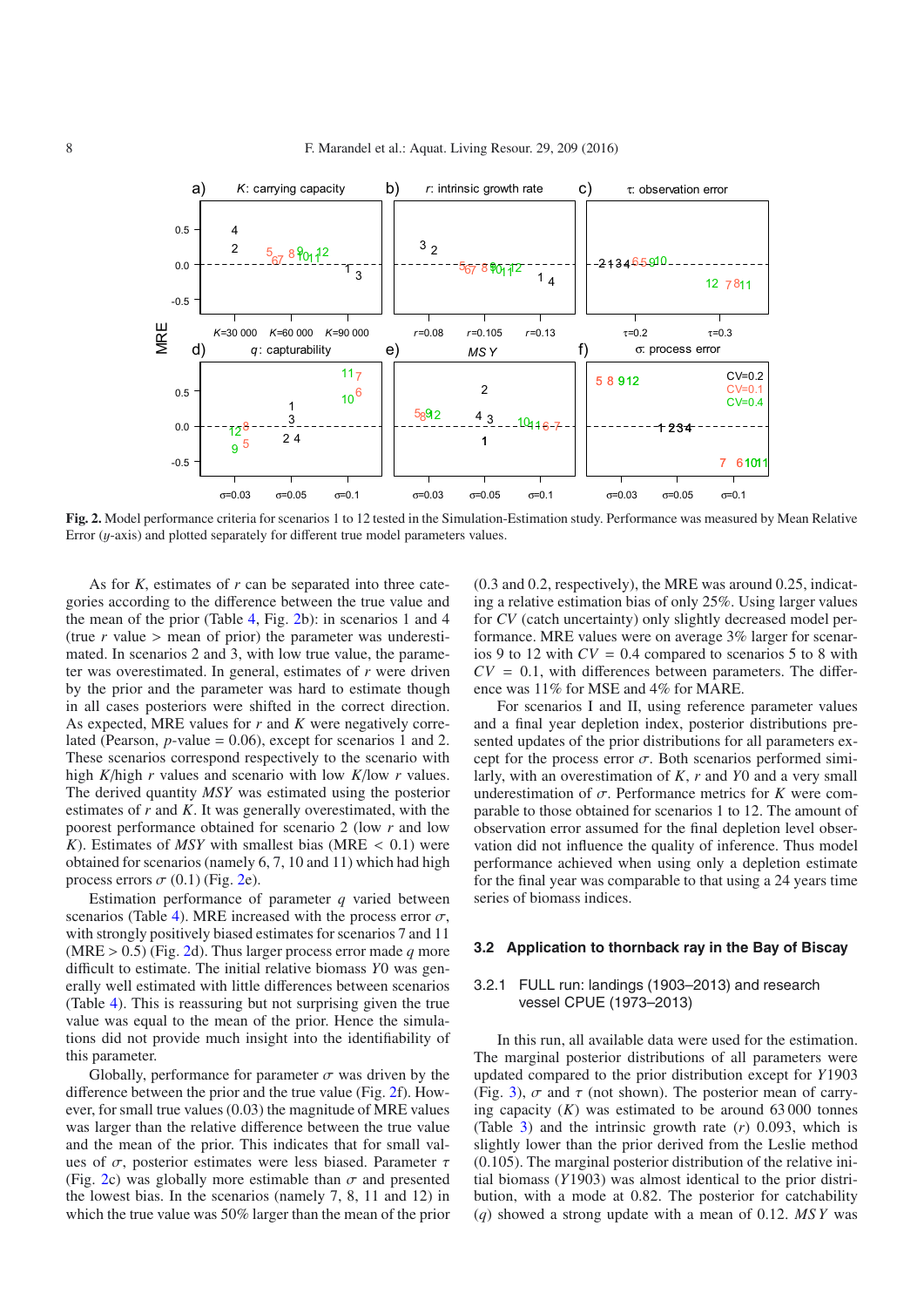

<span id="page-8-0"></span>**Fig. 3.** Comparison of prior and marginal posterior parameter distributions for thornback ray in the Bay of Biscay for four model runs using different data combinations. FULL: landings and research vessel CPUE for the years 1973–2013; LANDINGS: landings only; DEPLETION: landings and final year depletion rate; SHORT: as in FULL but using data for years 2000–2013 only.

estimated at around 1 440 tonnes (CI 95%: 930–2 100). The analysis of the pairwise joint distributions of the four key parameters revealed significant negative correlation between *K* and *r*, *K* and *q* and *Y*1903 and *K*, and non-significant positive correlation between all other parameter pairs (Pearson product moment correlation:  $-0.6$  to 0.03 with *p*-value  $> 0.05$ ) (Fig. [4\)](#page-9-0).

The influence of the catches and research vessel CPUE time series on the estimated biomass trajectory as well as the world wars' pattern is clearly visible in Figure [5a](#page-9-1). The posterior distribution of biomass estimates was much tighter in recent years for which biomass indices were available. The 2014 biomass was estimated to be around 1 900 tonnes (CI 95%: 940–2 400) which represents 3% of the estimated carrying capacity.

## 3.2.2 SHORT run: landings (2000–2013) and research vessel CPUE (2000–2013)

In this run, only data for the last 14 years were used for estimation. The marginal posterior distributions of all parameters except  $\sigma$  and  $\tau$  were updated compared to the prior distributions (orange lines, Fig. [3\)](#page-8-0). The posterior mean of carrying capacity  $(K)$  was estimated to be around  $68\,000$  tonnes (CI 95%: 34 000–98 000) and the intrinsic growth rate (*r*) 0.099 (CI 95%: 0.069–0.13), which is again lower than our preliminary estimate but higher than the value obtained in the FULL run. The marginal posterior distribution of the relative initial biomass (*Y*2000) presented a mode at 0.08 (CI 95%: 0.02– 0.17). The posterior for catchability (*q*) showed a strong update with a mean of 0.13 (CI 95%: 0.07–0.2). *MSY* was estimated around 1 700 tonnes (CI 95%: 760–2 800) which is 300 tonnes higher than for the FULL run. The biomass in 2014 was estimated around 1 900 tonnes (CI 95%: 760–3 600) which represents 3% of the estimated carrying capacity as in the FULL run (Fig. [5b](#page-9-1)). The analysis of the pairwise joint distributions of the four key parameters revealed no significant correlations between parameters *K* and *r*, and *r* and *q* (Pearson product moment correlation:  $0.007$  and  $0.03$  with *p*-value  $> 0.05$ ). Low significant correlation was found between all other parameter pairs (Pearson product moment correlation: 0.02 to –0.09 with *p*-value < 0.05) except for parameters *K* and *q* which were not correlated (Pearson product moment correlation: –0.76 with *p*-value  $> 0.05$ ).

#### 3.2.3 LANDINGS run

In this run, only the full time series of hypothetical landings was used but no CPUE. Analysis of the marginal posterior distributions showed lower update of prior distributions compared to the FULL run, in particular for *K* (green dashed line, Fig. [3\)](#page-8-0). The posterior mean carrying capacity was estimated to be higher at around 70 000 tonnes (CI 95%: 41 000– 98 000) while the intrinsic growth rate was around 0.1 (CI 95%: 0.07–0.13), which is similar to the mode of the prior. The posterior distribution of the relative initial biomass *Y*1903 was identical to its prior distribution. *MSY* was estimated to be around 1 700 tonnes (CI 95%: 1 000–2 600). Analysis of the pairwise joint posterior distributions showed relatively low correlations  $(-0.3 \text{ to } 0.007, p-value < 0.05)$ , with the largest negative value (–0.3, *p*-value < 0.001) between *r* and *K*. The estimated biomass trajectory first decreased and then increased after 1960 (green solid curve, Fig. [5\)](#page-9-1). The biomass in 2014 was estimated to be around 55 000 tonnes (CI 95%: 22 000–87 000) which represents 79% of the estimated carrying capacity of this run.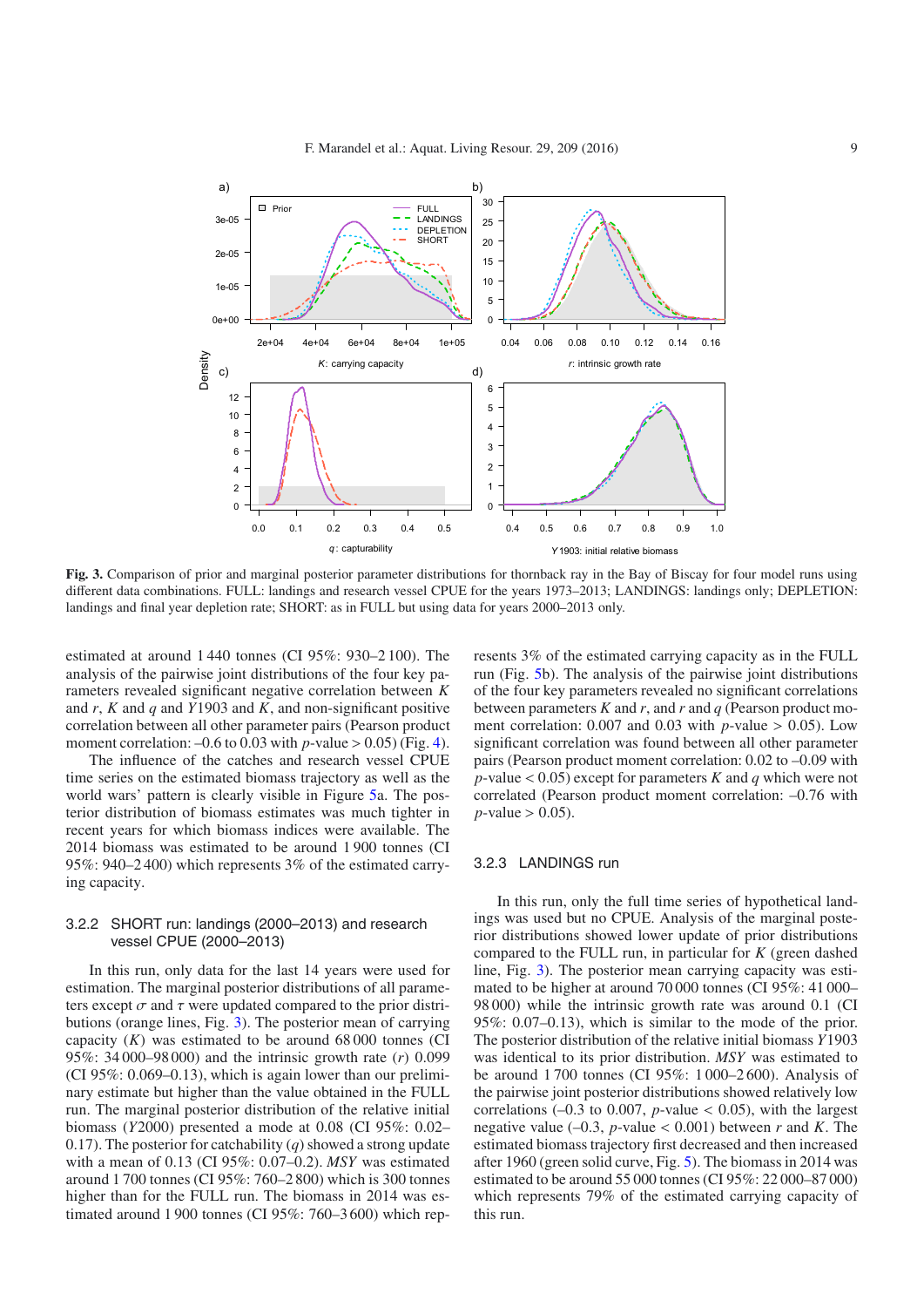

<span id="page-9-1"></span><span id="page-9-0"></span>**Fig. 4.** Results for FULL run for thornback ray in the Bay of Biscay. Joint posterior (density surfaces) and marginal posterior distributions (lines) for main model parameters. *K* carrying capacity. *r* intrinsic growth rate. *q* survey catchability and *Y*1903 relative initial biomass. The colour scales goes from low values (blue) to high values (orange).



**Fig. 5.** (a) Estimated biomasses trajectories for thornback ray in the Bay of Biscay for model runs using different data series. LANDINGS: landings only; DEPLETION: landings and final year depletion rate; FULL: landings and research vessel CPUE for the years 1973–2013. Coloured areas: credible intervals between 2.5<sup>th</sup> and 97.5<sup>th</sup> percentiles. Vertical rectangles: World War I and II periods. (b) Estimated biomasses trajectories for thornback ray in the Bay of Biscay obtanied using only catches and research vessel CPUE time series from 2000 to 2013 (SHORT run).

## 3.2.4 DEPLETION run

In this run, an estimate of the final (2014) depletion level in addition to landings was used. Comparison of prior and posterior distributions showed a slightly better update for *K* compared to the LANDINGS run while the posterior for *r* was shifted to the left (blue dotted line, Fig. [3\)](#page-8-0). The mean posterior carrying capacity was around 64 000 tonnes (CI 95%: 40 000– 96 000) and the intrinsic growth rate 0.09 (CI 95%: 0.07–0.12). *MSY* was estimated around 1 400 tonnes (CI 95%: 900–2 100). Analysis of the pairwise joint posterior distributions showed again low correlations (∼0.05, *p*-value > 0.05) except between *r* and *K* for which it was  $-0.45$  (*p*-value < 0.001). The estimated biomass trajectory showed a continuous decline (blue dotted curve, Fig. [5\)](#page-9-1). The 2014 biomass was estimated around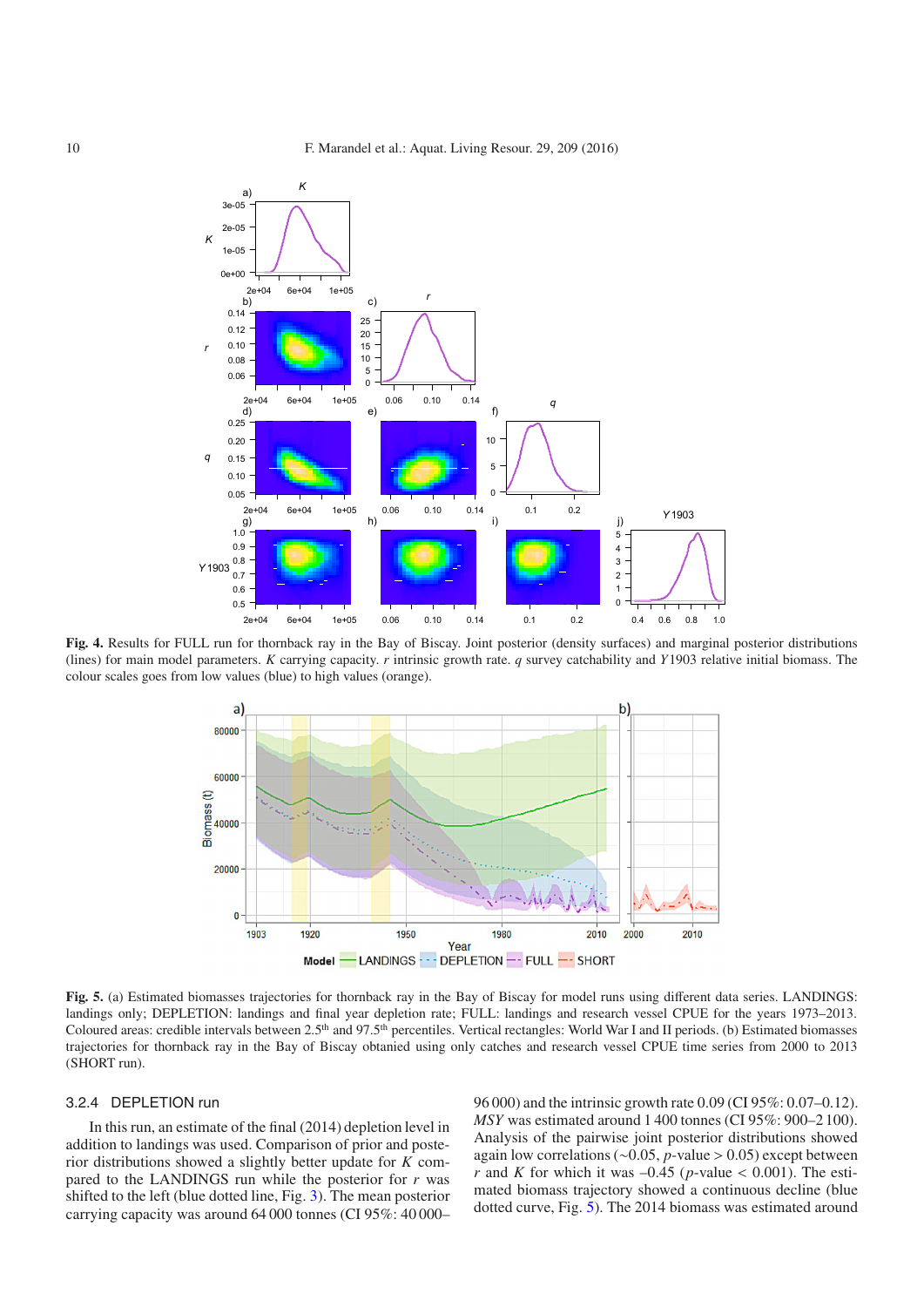7 500 tonnes (CI 95%: 2 500–15 000) which corresponds to 11% of the estimated carrying capacity.

#### 3.2.5 Comparison

The data used for the four model runs contained variable amounts of information which led to different degrees of update of prior parameter distributions (Fig. [3\)](#page-8-0). The largest update was achieved when all data were used (FULL run), while the landings only (LANDINGS) run contained very little information. Posterior mean estimates of carrying capacity varied little between runs (63 000–70 000 tonnes), similar for estimates of the intrinsic growth rate (0.09 to 0.10). Posteriors of *K* and *r* were negatively correlated in all runs, with the highest negative correlation for the depletion (DEPLETION) run and the lowest for the FULL run. This shows that the identifiability of the two parameters increased as more data was used, i.e. the two parameter estimates became less confounded. Posterior distributions for *Y*1903 were relatively similar for the three runs which included this parameter, which is not surprising given the posteriors were identical to the prior distribution. The parameter *q* was present only in the FULL and SHORT runs and had identical posterior mean of 0.13.

The shape of the biomass trajectory was similar for the three long runs before 1950 but after this date each run lead to a different assessment of the dynamics of the thornback ray population in the Bay of Biscay. The LANDINGS run led to an unrealistic biomasses trajectory where recent biomass levels were similar to 1903 biomass levels. This run also had the largest credible intervals for biomass estimates (Fig. [5a](#page-9-1)). The FULL and SHORT runs provided more precise biomass estimates but implied the strongest depletion and hence the worst current state of the population.

Biomass trajectories for the FULL run (Fig. [5a](#page-9-1)) were similar to those for the SHORT run (Fig. [5b](#page-9-1)). Estimates for parameters *MSY*, *K* and *q* were also similar but with higher uncertainty for the SHORT run. The estimate for *r* was lower in the FULL run. Both models presented no update for parameters  $\sigma$ and τ. In the SHORT run, there was a large update of *Y*2000 with a posterior mean of 0.08 instead of 0.2 for the prior; there was no update for *Y*1903 in the FULL run.

#### **3.3 Posterior predictive check**

A posterior predictive check was carried out for the FULL run only. For this 3000 biomass trajectories were simulated using the joint posterior distribution of model parameters. The model reproduced the data for 7% of the simulated biomass trajectories which, gathered, shape the one estimated for thornback ray in the Bay of Biscay (Figs. [5a](#page-9-1) and [6a](#page-10-0)). However, the model also simulated very different biomass trajectories and among them, 22% lead to a final biomass above 60 000 tonnes i.e. above the estimated carrying capacity (green trajectories in Fig. [6\)](#page-10-0).

Two patterns can be distinguished in the simulated biomass trajectories. The first one presented an increase in biomass after 1977 which corresponds to a change in the catch time series trend (green trajectories in Fig. [6a](#page-10-0)). They corresponded

<span id="page-10-0"></span>

**Fig. 6.** Results for posterior predictive check for FULL run for thornback ray in the Bay of Biscay. (a) Simulated biomass trajectories. (b) Simulated CPUE trajectories for stock biomass B2014 < 10 000 (purple lines in (a) and research vessel CPUE time series (black line). In (a) the vertical line corresponds to the year 1977 where a shift in the blue trajectories is notable. In blue, biomass trajectories for which the biomass in 2014 (B2014) is above 60 000 tonnes. In purple, biomass trajectories for which the biomass in 2014 is below 10 000 tonnes. All others simulated trajectories are represented in green.

to relatively high carrying capacities around 80 000 tonnes (min: 54 000 tonnes and max: 107 000 tonnes). Values of *r* used in these trajectories varied between 0.04 and 0.14. The second pattern corresponded to trajectories which decreased over the whole period (purple trajectories in Fig. [6a](#page-10-0)). They corresponded to low and medium carrying capacities around 60 000 tonnes (min: 25 000 tonnes and max: 99 000 tonnes). Values of *r* creating these trajectories also varied between 0.04 and 0.13. The values for *Y*0 were similar for the two patterns (around 0.73).

The simulated research vessel CPUE time series corresponding to biomass in 2014 below 10 000 tonnes were comparable in magnitude and time trend to the research vessel CPUE time series used in the estimation (Fig. [6b](#page-10-0)). Thus, the fitted model reproduced the observed data even though only around 7% of the trajectories showed the same pattern and magnitude.

## **4 Discussion**

#### **4.1 Bayesian state space model**

The Bayesian SSM used in this study made it possible to include different sources of information while accounting for observation uncertainty and natural variability. The inclusion of expert knowledge can be divided into two types: censored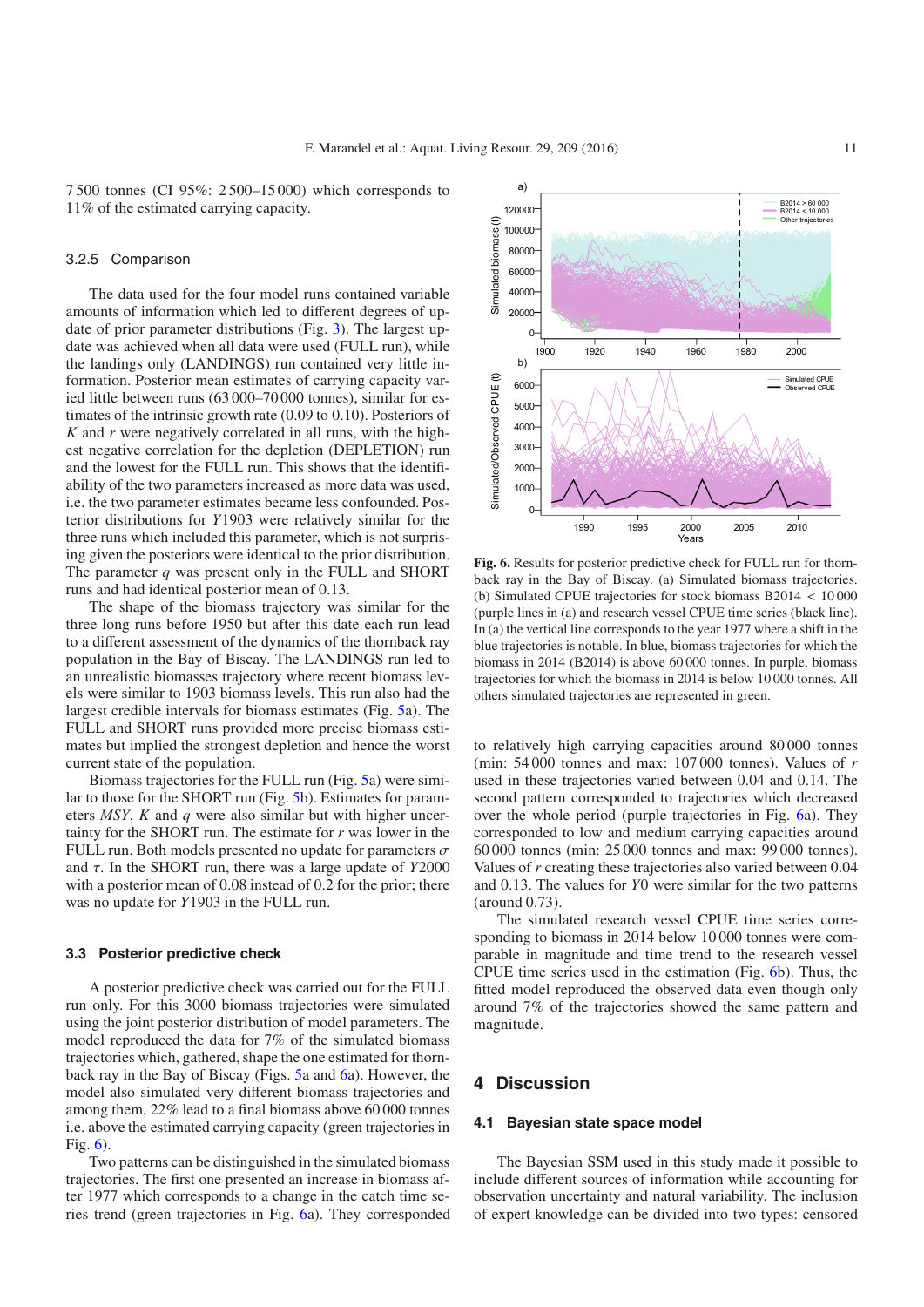likelihood and informative priors. The censored likelihood improved the calculation time and the general performance of the model. It also allowed fitting the model without a research vessel CPUE. Biological knowledge was used for deriving an informative prior of the intrinsic growth rate.

For elasmobranchs the relationship between stock size and recruitment is rather linear, owing to their reproductive strategy of low fecundity and high per-offspring investment (Hoening and Gruber [1990](#page-13-26)). Despite being "the simplest production function" (Hilborn and Walters [1992\)](#page-13-12), the Schaefer model is well suited for this case. It also fitted the data well and led to reasonable estimates for *r* and *K*.

The SE study with inferences based on catches and a research vessel CPUE (scenarios 1 to 12) showed the sensitivity of model results to prior distributions, i.e. the effect of differences between the mode of the prior and the true value. For scenarios using low *K*, the bias in estimates of *K* was positive and lower than 0.25 except for scenario 4 (low *r* low *K*) for which the bias was highly positive. This indicates that the estimates of *K* obtained for thornback ray in the Bay Biscay, obtained with the set of priors used in this study, could be biased to some extent. Further, posterior distributions for *r* were generally similar to prior distributions leading to an underestimation of *r* for scenarios where the true value was larger than the mode of the prior. This indicates that the data contained little information on this parameter. For the thornback ray case study this means that all inference is conditional on the chosen prior distribution for *r*. Parameters  $\sigma$  and  $\tau$  were not really estimable but their values did not influence the estimates of other parameters. The SE protocol was created to mimic the available data. Hence, twenty nine years of biomass indices were used and the influence of the duration of the time series was not explored. SE results for the case with limited data (depletion index for the last year only, scenarios I and II) showed that this can change the overall trend of the estimated biomass trajectory, as was indeed found for the thornback ray case study. More work would be required to determine the minimum length of a research vessel CPUE time series needed to obtain reliable biomass estimates. However, model performance was comparable to the case of using no research vessel CPUE time series. This is encouraging for real world applications, if a depletion estimate is available with reasonable precision.

In summary, the SE approach provided general insights with respect to the applicability of the Bayesian SSM to thornback ray in the Bay of Biscay: possible overestimation of the carrying capacity and inference conditional on prior for intrinsic growth rate. Further, the model is not sensitive to the amount of process error  $(\sigma)$ , observation error  $(\tau)$  or uncertainty in landings (*CV*). However, the SE results should not be overinterpreted. First, the operating model was identical to the SSM used for estimation. Thus robustness to model misspecification was not tested. Second, for two parameters (*q* and *Y*0) only one value was used for the simulations.

#### **4.2 Thornback ray in the Bay of Biscay**

With the decline in catches of stocks traditionally targeted, elasmobranchs have become increasingly exploited by commercial fisheries leading to global catches peaking in the early 2000s (Davidson et al. [2015\)](#page-12-0). Despite this, only few stock assessments of elasmobranchs stocks have been carried out (Bonfil [1994;](#page-12-7) Agnew et al. [2000](#page-12-4)). Some attempts to assess thornback ray stocks have been made (Heessen [2003\)](#page-13-19), but none to the best of our knowledge for the Bay of Biscay mainly due to lack of data. In this study we tried to overcome this situation by creating a hypothetical landings time series and by using a Bayesian approach which made it possible to integrate biological knowledge in addition to the data. The hypothetical landings time series is of course highly uncertain but we partially accounted for this by modelling errors in catches (Eq. (4)). Further, the alternative catch time series was of similar magnitude for the last four decades, hence would have given similar results for that period.

Assuming the hypothetical landings were reasonable, a condition relaxed below, the results indicated that the Bay of Biscay population of thornback ray has steadily declined since the start of the  $20<sup>th</sup>$  Century. Using all available data (FULL run), the current biomass was estimated as 7% of the carrying capacity and  $B_{\text{MSY}}$  as 32 000 tonnes (50% of *K*). Cope et al. [\(2015\)](#page-12-8) derived an empirical relationship between species vulnerability to fishing and depletion rate of (more or less) unmanaged stocks for the US Pacific coast. For thornback ray in the Celtic Sea, McCully et al. [\(2015\)](#page-13-27) estimated a vulnerability score of 1.61. For this level of vulnerability the empirical relationship of Cope et al. [\(2015\)](#page-12-8) gives a depletion rate of 0.54. If our estimates are correct, the depletion of thornback ray in the Bay of Biscay is rather severe, suggesting either vulnerability to fishing is higher than in the Celtic Sea or that unmanaged fishing pressure was much higher than on US Pacific coast, or both. The posterior predictive check revealed that this scenario of high depletion is plausible but not the most likely to happen with the biological parameters estimated with the model. However, if the research vessel CPUE time series is trustworthy, the estimated biomass trajectory should be reliable. Further, the FULL and SHORT runs led to very similar biomass trajectories and parameter estimates which indicated that the estimated depletion state was primarily driven by the research vessel CPUE and not too dependent on uncertain historical landings. Hence, the hypothetical landings need only be reasonable for the period 2000 to 2013 for the estimates for thornback ray in the Bay of Biscay to be considered reliable. Trials showed that the estimation did not converge when the time series was reduced to the period for which no landings had to be reconstructed  $(2010-2013)$ .

In all runs except the one using only a catch time series, the estimated biomass of thornback ray in the Bay of Biscay was below  $B_{\text{MSY}}$  during the whole second half of the 20<sup>th</sup> Century. Even the most optimistic estimates (run with landings only) showed exploitation above *MSY* during 35 years in the 20<sup>th</sup> Century. The FULL run assessment is in line with previous evaluations of a decline of the thornback ray population in the Bay of Biscay (Maurin [1994\)](#page-13-28). There is historical evidence for the recovery potential of thornback ray (Letaconnoux [1948\)](#page-13-20) but in the Bay of Biscay, the potential for a fast rate of recovery seems compromised by the low value of *r*.

In the Bay of Biscay, the only management of thornback ray is the Total Allowable Catch (TAC) set for all Rajiformes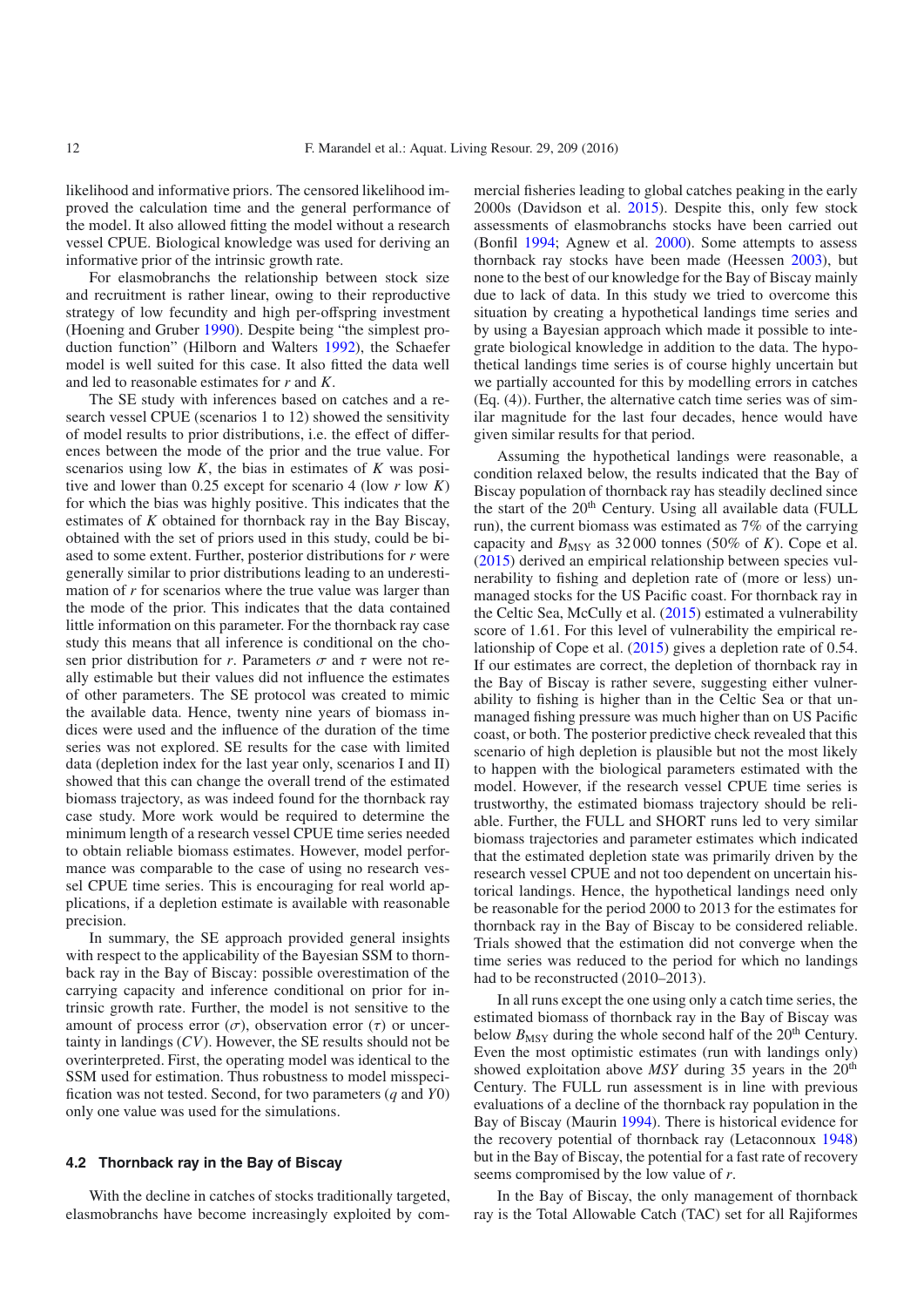combined for the Bay of Biscay and West Iberian waters (ICES subarea VIII and IX). This TAC was introduced in 2009 only. Our study of the biomass trajectory until 2014 therefore covers primarily the period where thornback ray was not subject to TAC management but only to fisheries levels management such as gear and effort regulations.

Survey catchability of thornback ray in the Bay of Biscay was estimated to be around 0.13. For the morphologically similar spotted ray (*Raja montagui*), Fraser et al. [\(2007\)](#page-13-24) estimated a catchability of 0.15 in the International Bottom Trawl Survey in the North Sea which uses a similar bottom trawling as in the survey used here. Thus the estimated catchability seems reasonable.

The application of the SSM to thornback ray involved several strong assumptions for creating the landings time series but also for model formulation. By assuming that the time series of thornback ray landings followed that of all skates and rays, it was implied that the proportion of thornback ray in the landings of skates and rays remained constant. Larger skates such as white skate (*Rostroraja alba*) and those of the genus *Dipturus* are known to have severely declined (Dulvy et al. [2000;](#page-12-3) Dulvy and Reynolds [2002](#page-12-9)), which may have induced competitive release for medium-sized species such as thornback ray. However, at the same time the cuckoo ray (*Leucoraja naevus*), which represented about 3/4 of total landings of skates and rays in the Bay of Biscay in the last 10 years (ICES [2015\)](#page-13-4), might have more benefited from this competitive release as it is a small bodied species, whose spatial distribution and depth range strongly overlaps with that of larger skates. As a result, the proportion of thornback ray in total ray landings could have been stable, as assumed here.

Carrying capacity *K* and intrinsic growth rate *r* were considered constant during the  $20<sup>th</sup>$  and early  $21<sup>st</sup>$  Century, that is during 111 years. This assumption was necessary in the absence of any information regarding how they might have varied. The intrinsic growth rate is the result of reproduction, individual body growth and natural mortality (Hoening and Gruber [1990\)](#page-13-26), processes which are likely to vary with stock density and environmental conditions. Given their low and rather constant fecundity, elasmobranches may have low compensatory capacity (Kindsvater et al. [2016\)](#page-13-29). Moreover, temperature in the Bay of Biscay has varied during the second half of the  $20<sup>th</sup>$ Century leading to a change in environmental conditions in the species' habitat (Michel et al. [2009\)](#page-13-30). However, the Bay of Biscay is central in the latitudinal range of the thornback ray, so that temperature changes should not have evolved beyond what is suitable for the species. In contrast, natural mortality may have changed in either direction as a consequence of changes in biotic interactions driven by the overexploitation of numerous fish species and the depletion of some apex predators (Lorance et al. [2009](#page-13-31)). The population growth rate and carrying capacity may also have been impacted by long-term changes in benthic communities driven by fishing (Hiddink et al. [2011\)](#page-13-32). However, these aspects are unknown for benthicfeeding rays. Changes in species composition of the benthos in favor of scavengers (Rumohr and Kujawski [2000\)](#page-14-19) such as gastropods may have increased predation rates on ray and skate eggs (Lucifora and Garcia [2004\)](#page-13-33). Lastly habitats in the Bay of Biscay have been modified by fishing and other human pressures, such as eutrophication in coastal waters (Lorance et al. [2009\)](#page-13-31) but the effect of these habitat changes on skates and rays is unknown. In summary, carrying capacity and intrinsic growth rate of thornback rays in the Bay of Biscay might have varied or might have remained stable during the last century, we simply don't know.

All models are restricted by data availability and represent a trade-off between accuracy and complexity. The Bayesian state space biomass production model provided a useful framework for data integration in the case of data-poor stocks. In recent years, the amount of biological information has increased on growth, migration, mortality and spatial distribution of a number of ray and shark stocks in the Northeast Atlantic (e.g. Walker [1997;](#page-14-20) Hunter et al. [2005;](#page-13-34) Maxwell et al. [2009](#page-13-35); Ellis et al. [2011;](#page-13-36) McCully et al. [2012;](#page-13-7) Martin et al. [2012\)](#page-13-37). These data could be used to attempt estimating stock status of other thornback ray stocks and those of other elasmobranchs. Further, the development of a multispecies version of the model to assess simultaneously several elasmobranch stocks in a given area could be considered. Rajids species are closely associated ecologically and it is impossible to target species completely separately.

*Acknowledgements.* We acknowledge funding from the French "Agence Nationale de la Recherche" (ANR) for the GenoPopTaille project. FM thanks Ifremer for a Ph.D. studentship. We would like to thank three anonymous reviewers for constructive comments which helped to improve the manuscript.

## **References**

- <span id="page-12-4"></span>Agnew D.J., Nolan C.P., Beddington J.R., Baranowski R., 2000, Approaches to the assessment and management of multispecies skate and ray fisheries using the Falkland Islands fishery as an example. Can. J. Fish. Aquat. Sci. 57, 429–440.
- <span id="page-12-7"></span>Bonfil R., 1994, Overview of world elasmobranch fisheries, FAO fisheries technical paper. FAO, Rome.
- <span id="page-12-6"></span>Camhi M., Pikitch E.K., Babcock E.A. (Eds.), 2008, Sharks of the open ocean: biology, fisheries and conservation, Fish and aquatic resources series. Blackwell Science, Oxford, Ames, Iowa.
- <span id="page-12-2"></span>Chevolot M., Hoarau G., Rijnsdorp A.D., Stam W.T., Olsen J.L., 2006, Phylogeography and population structure of thornback rays (*Raja clavata* L., Rajidae). Mol. Ecol. 15, 3693–3705.
- <span id="page-12-8"></span>Cope J.M., Thorson J.T., Wetzel C.R., DeVore J., 2015, Evaluating a prior on relative stock status using simplified age-structured models. Fish. Res. 171, 101–109.
- <span id="page-12-0"></span>Davidson L.N.K., Krawchuk M.A., Dulvy N.K., 2015, Why have global shark and ray landings declined: improved management or overfishing? Fish Fish. 17, 2, 438–458, June 2016.
- <span id="page-12-5"></span>Dorel D., Cadiou Y., Porcher P., 1998, Poissons, crustacés et mollusques des mers communautaires. Paramètres biologiques et représentations graphiques.
- <span id="page-12-1"></span>Du Buit M.H., 1974, Contribution à l'étude des populations de raies du Nord-Ouest Atlantique des Faeroe au Portugal (Sciences Naturelles). Université de Paris VI, Paris.
- <span id="page-12-9"></span>Dulvy N.K., Reynolds J.D., 2002, Predicting extinction vulnerability in skates. Conserv. Biol. 16, 440–450.
- <span id="page-12-3"></span>Dulvy N.K., Metcalfe J.D., Glanville J., Pawson M.G., Reynolds J.D., 2000, Fishery stability, local extinctions, and shifts in community structure in skates. Conserv. Biol. 14, 283–293.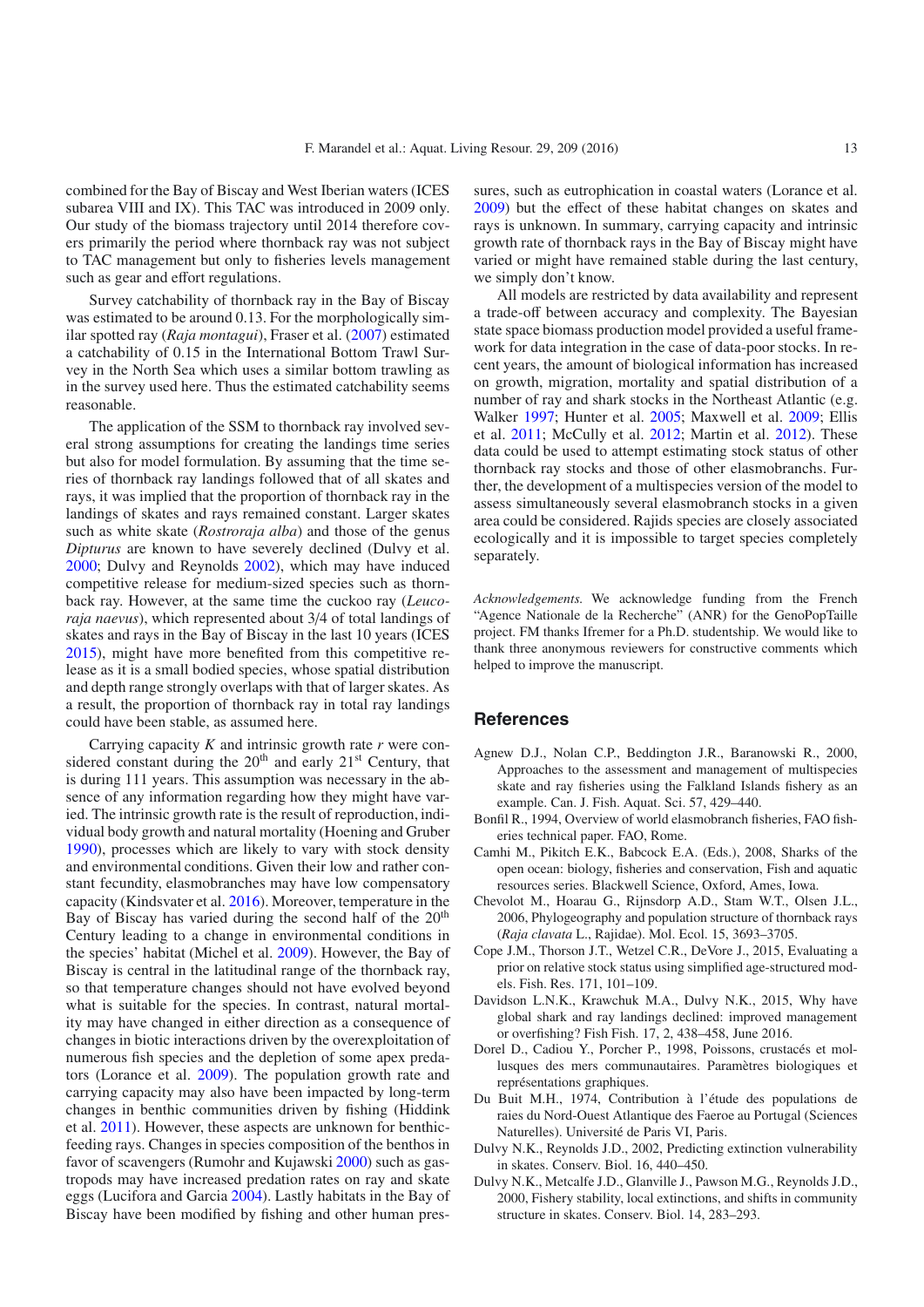- <span id="page-13-0"></span>Dulvy N.K., Fowler S.L., Musick J.A., Cavanagh R.D., Kyne P.M., Harrison L.R., Carlson J.K., Davidson L.N., Fordham S.V., Francis M.P., Pollock C.M., Simpfendorfer C.A., Burgess G.H., Carpenter K.E., Compagno L.J., Ebert D.A., Gibson C., Heupel M.R., Livingstone S.R., Sanciangco J.C., Stevens J.D., Valenti S., White W.T., 2014, Extinction risk and conservation of the world's sharks and rays. Elife. eLife.00590 3.
- <span id="page-13-2"></span>EC, 2009, COUNCIL REGULATION (EC) No. 43/2009 of 16 January 2009 fixing for 2009 the fishing opportunities and associated conditions for certain fish stocks and groups of fish stocks, applicable in Community waters and, for Community vessels, in waters where catch limitations are required.
- <span id="page-13-36"></span>Ellis J.R., Morel G., Burt G., Bossy S., 2011, Preliminary observations on the life history and movements of skates (Rajidae) around the Island of Jersey, western English Channel. J. Mar. Biol. Assoc. UK 91, 1185–1192.
- <span id="page-13-3"></span>Enever R., Catchpole T.L., Ellis J.R., Grant A., 2009, The survival of skates (Rajidae) caught by demersal trawlers fishing in UK waters. Fish. Res. 97, 72–76.
- <span id="page-13-9"></span>Figueiredo I., Moura T., Bordalo-Machado P., Neves A., Rosa C., Serrano Gordo L., 2007, Evidence for temporal changes in ray and skate populations in the Portuguese coast (1998–2003) – its implications in the ecosystem. Aquat. Living Resour. 20, 85–93.
- <span id="page-13-24"></span>Fraser H.M., Greenstreet S.P.R., Piet G.J., 2007, Taking account of catchability in groundfish survey trawls: implications for estimating demersal fish biomass. ICES J. Mar. Sci. 64, 1800–1819.
- <span id="page-13-23"></span>Frisk M.G., Miller T.J., Dulvy N.K., 2005, Life histories and vulnerability to exploitation of elasmobranchs: inferences from elasticity, perturbation and phylogenetic analyses. J. Northwest Atl. Fish. Sci. 35, 27–45.
- <span id="page-13-15"></span>Gelman A., Carlin J.B., Stern H.S., Dunson D.B., 2014, Bayesian data analysis, Chapman & Hall/CRC texts in statistical science. 3rd edn., CRC Press, Boca Raton.
- <span id="page-13-25"></span>Geweke J., 1992, Statistics, probability and chaos: comment: inference and prediction in the presence of uncertainty and determinism. Stat. Sci. 7, 94–101.
- <span id="page-13-13"></span>Hammond T., Trenkel V., 2005, Censored catch data in fisheries stock assessment. ICES J.Mar. Sci.
- <span id="page-13-19"></span>Heessen H.J.L., 2003, Development of elasmobranchs stock assessment DELASS. Final report of DG Fish Study Contract 99/055.
- <span id="page-13-32"></span>Hiddink J.G., Johnson A.F., Kingham R., Hinz H., 2011, Could our fisheries be more productive? Indirect negative effects of bottom trawl fisheries on fish condition: Effects of bottom trawls on fish condition. J. App. Ecol. 48, 1441–1449.
- <span id="page-13-12"></span>Hilborn R., Walters C.J., 1992, Quantitative fisheries stock assessment: choice, dynamics, and uncertainty. Chapman and Hall, New York.
- <span id="page-13-26"></span>Hoening J.M., Gruber S.H., 1990, Life-history patterns in the elasmobranchs: implications for fisheries management (NOAA Technical Report No. NMFS 90), in Elasmobranchs as Living Resources: Advances in the Biology, Ecology, Systematics, and the Status of the Fisheries.
- <span id="page-13-6"></span>Holden M.J., 1972, The growth rates of *Raja brachyura*, *R. clavata* and *R. montagui* as determined from tagging data. ICES J. Mar. Sci. 34, 161–168.
- <span id="page-13-8"></span>Holden M.J., 1975, The fecundity of *Raja clavata* in British waters. ICES J. Mar. Sci. 36, 110–118.
- <span id="page-13-34"></span>Hunter E., Buckley A.A., Stewart C., Metcalfe J.D., 2005, Migratory behaviour of the thornback ray, *Raja clavata*, in the southern North Sea. J. Mar. Biol. Assoc. UK 85, 1095.
- <span id="page-13-1"></span>ICES, 2014a, Report of the Working Group on Elasmobranchs Fishes (WGEF) (No. ICES CM 2014/ACOM:19). Portugal, ICES, Lisbon.
- <span id="page-13-22"></span>ICES, 2014b, Thornback ray – ICES-FishMap.
- <span id="page-13-4"></span>ICES, 2015, Report of the Working Group on Elasmobranchs Fishes (WGEF) (No. ICES CM 2015/ACOM:19). Portugal, ICES, Lisbon.
- <span id="page-13-5"></span>IUCN, 2005, *Malacoraja clavata*: Ellis, J.: The IUCN Red List of Threatened Species 2005: e.T39399A10199527.
- <span id="page-13-16"></span>Kimura D.K., Tagart J.V., 1982, Stock Reduction Analysis, Another Solution to the Catch Equations. Can. J. Fish. Aquat. Sci. 39, 1467–1472.
- <span id="page-13-17"></span>Kimura D.K., Balsiger J.W., Ito D.H., 1984, Generalized stock reduction analysis. Canadian J. Fish. Aqua. Sci. 41, 1325–1333.
- <span id="page-13-29"></span>Kindsvater, H.K., Mangel, M., Reynolds, J.D., Dulvy, N.K., 2016. Ten principles from evolutionary ecology essential for effective marine conservation. Ecol. Evol. 6, 2125–2138.
- <span id="page-13-20"></span>Letaconnoux R., 1948, Effets de la guerre sur la constitution des stocks de poissons. Rapports et Procès-Verbaux des Réunions du Conseil Permanent International pour l'Exploration de la Mer 122, 55–62.
- <span id="page-13-31"></span>Lorance P., Bertrand J.A., Brind'Amour A., Rochet M.-J., Trenkel V.M., 2009, Assessment of impacts from human activities on ecosystem components in the Bay of Biscay in the early 1990s. Aquat. Living Resour. 22, 409–431.
- <span id="page-13-33"></span>Lucifora L.O., Garcia V.B., 2004, Gastropod predation on egg cases of skates (Chondrichthyes, Rajidae) in the southwestern Atlantic: quantification and life history implications. Mar. Biol. 145, 917– 922.
- <span id="page-13-37"></span>Martin C.S., Vaz S., Ellis J.R., Lauria V., Coppin F., Carpentier A., 2012, Modelled distributions of ten demersal elasmobranchs of the eastern English Channel in relation to the environment. J. Exp. Mar. Biol. Ecol. 418-419, 91–103.
- <span id="page-13-28"></span>Maurin H., 1994, Inventaire de la faune menacée en France. Muséum national d'Histoire naturelle, Paris.
- <span id="page-13-35"></span>Maxwell D.L., Stelzenmüller V., Eastwood P.D., Rogers S.I., 2009, Modelling the spatial distribution of plaice (*Pleuronectes platessa* ), sole (*Solea solea* ) and thornback ray (*Raja clavata* ) in UK waters for marine management and planning. J. Sea Res. 61, 258–267.
- <span id="page-13-18"></span>McAllister M.K., Ianelli J.N., 1997, Bayesian stock assessment using catch-age data and the sampling - importance resampling algorithm. Can. J. Fish. Aqua. Sci. 54, 284–300.
- <span id="page-13-10"></span>McAllister M.K., Pikitch E.K., Babcock E.A., 2001, Using demographic methods to construct Bayesian priors for the intrinsic rate of increase in the Schaefer model and implications for stock rebuilding. Can. J. Fish. Aqua. Sci. 58, 1871–1890.
- <span id="page-13-7"></span>McCully S.R., Scott F., Ellis J.R., 2012, Lengths at maturity and conversion factors for skates (Rajidae) around the British Isles, with an analysis of data in the literature. ICES J. Mar. Sci. 69, 1812– 1822.
- <span id="page-13-27"></span>McCully Phillips S.R., Scott F., Ellis J.R., 2015, Having confidence in productivity susceptibility analyses: A method for underpinning scientific advice on skate stocks? Fish. Res. 171, 87–100.
- <span id="page-13-30"></span>Michel S., Vandermeirsch F., Lorance P., 2009, Evolution of upper layer temperature in the Bay of Biscay during the last 40 years. Aquat. Living Resour. 22, 447–461.
- <span id="page-13-11"></span>Ono K., Punt A.E., Rivot E., 2012, Model performance analysis for Bayesian biomass dynamics models using bias, precision and reliability metrics. Fish. Res. 125-126, 173–183.
- <span id="page-13-14"></span>Parent E., Rivot E., 2013, Introduction to hierarchical Bayesian modeling for ecological data, Chapman & Hall/CRC applied environmental statistics. CRC Press, Boca Raton.
- <span id="page-13-21"></span>Pauly D., Zeller D., 2016, Sea Around Us?: concepts, design and data [\(seaaroundus.org\)](seaaroundus.org) Available at: http://[www.seaaroundus.org](http://www.seaaroundus.org) (accessed 2.24.16).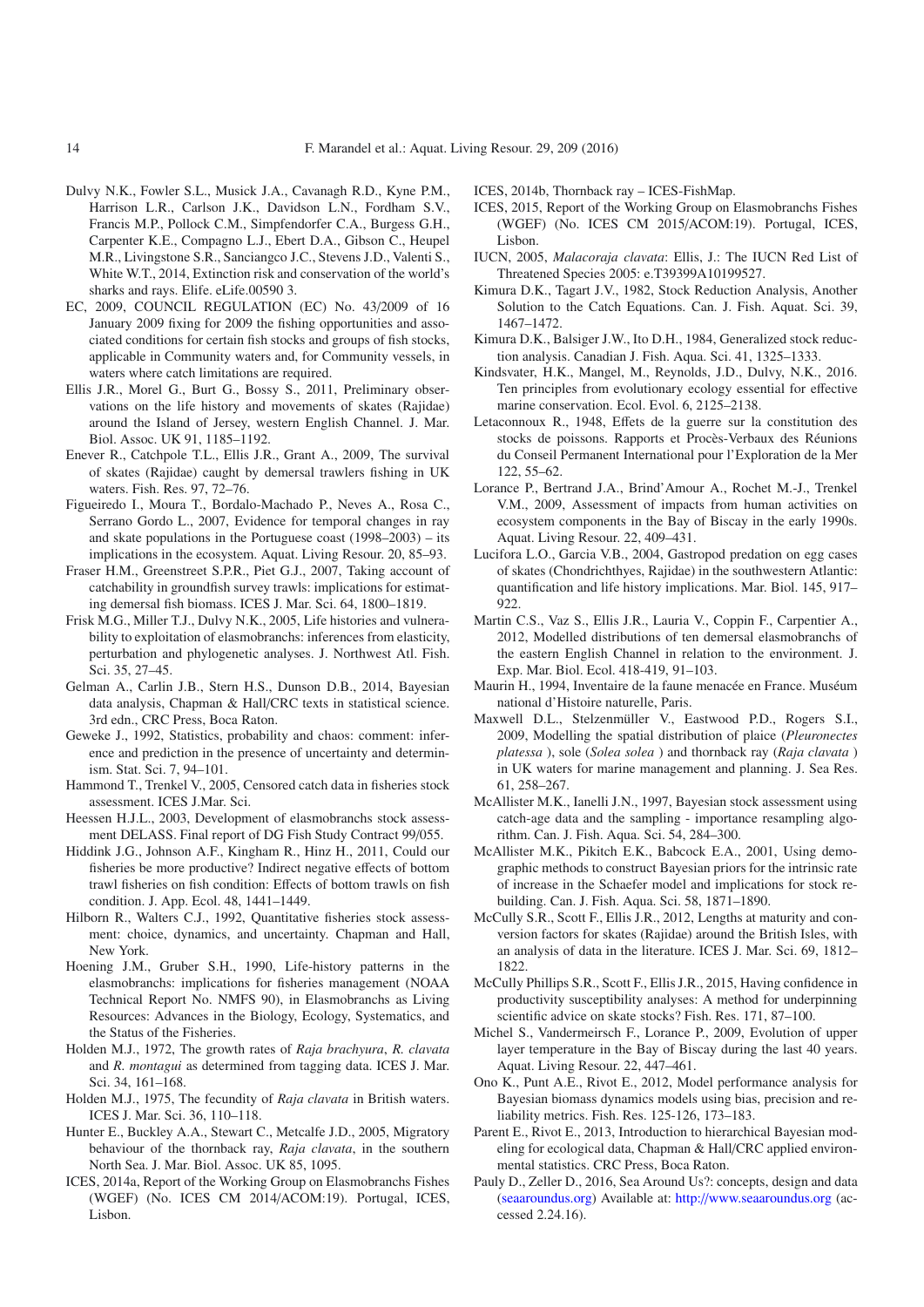- <span id="page-14-18"></span>Plummer M., Best N., Cowles K., Vines K., 2006, CODA: Convergence Diagnosis and Output Analysis for MCMC. R News 6, 7–11.
- <span id="page-14-14"></span>Poulard J., Blanchard F., 2005, The impact of climate change on the fish community structure of the eastern continental shelf of the Bay of Biscay. ICES J. Mar. Sci. 62, 1436–1443.
- <span id="page-14-15"></span>Poulard J.-C., Trenkel V.M., 2007, Do survey design and wind conditions influence survey indices? Can. J. Fish. Aqua. Sci. 64, 1551– 1562.
- <span id="page-14-10"></span>Punt A.E., Hilborn R., 1997, Fisheries stock assessment and decision analysis: the Bayesian approach. Rev. Fish Biol. Fish. 7, 35–63.
- <span id="page-14-8"></span>Punt A.E., Su N.-J., Sun C.-L., 2015, Assessing billfish stocks: a review of current methods and some future directions. Fish. Res. 166, 103–118.
- <span id="page-14-0"></span>Quéro J.C., Cendrero O., 1996, Incidence de la pêche sur la biodiversité ichtyologique marine.
- <span id="page-14-3"></span>Quéro J.C., Guéguen J., 1981, Les raies de la mer celtique et du canal de Bristol. Abondance et distribution. Sci. Pêche. 318, 1–22.
- <span id="page-14-5"></span>Quéro J.C., Vayne J.J., 2005, Les poissons de mer des pêches françaises. Delachaux et Niestlé, Paris.
- R Foundation for Statistical Computing, 2008, R Development Core Team (2008). R: A language and environment for statistical computing. Austria, Vienna.
- <span id="page-14-11"></span>Robert M., Faraj A., McAllister M.K., Rivot E., 2010, Bayesian statespace modelling of the De Lury depletion model: strengths and limitations of the method, and application to the Moroccan octopus fishery. ICES J. Mar. Sci. 67, 1272–1290.
- <span id="page-14-4"></span>Rochet M., Péronnet I., Trenkel V.M., 2002, An analysis of discards from the French trawler fleet in the Celtic Sea. ICES J. Mar. Sci. 59, 538–552.
- <span id="page-14-19"></span>Rumohr H., Kujawski, T., 2000, The impact of trawl fishery on the epifauna of the southern North Sea. ICES J. Mar. Sci. 57, 1389– 1394.
- <span id="page-14-6"></span>Serra-Pereira B., Figueiredo I., Gordo L.S., 2011, Maturation, fecundity, and spawning strategy of the thornback ray, *Raja clavata*: do reproductive characteristics vary regionally? Mar. Biol. 158, 2187–2197.
- <span id="page-14-1"></span>Silva J.F., Ellis J.R., Catchpole T.L., 2012, Species composition of skates (Rajidae) in commercial fisheries around the British Isles and their discarding patterns. J. Fish Biol. 80, 1678–1703.
- <span id="page-14-2"></span>Steven G.A., 1931, Rays and Skates of Devon and Cornwall. Methods of Rapid Identification on the Fishmarket. J. Mar. Biol. Assoc. UK 17, 367.
- <span id="page-14-12"></span>Thomas A., O Hara B., Ligges U., Sturtz S., 2006, Making BUGS Open. R News 12–17.
- <span id="page-14-9"></span>Trenkel V.M., Bravington M.V., Lorance P., Walters C., 2012, A random effects population dynamics model based on proportions-atage and removal data for estimating total mortality. Can. J. Fish. Aquat. Sci. 69, 1881–1893.
- <span id="page-14-20"></span>Walker P., 1997, Distribution, movement and stock structure of three ray species in the North Sea and eastern English Channel. ICES J. Mar. Sci. 54, 797–808.
- <span id="page-14-13"></span>Walker P., Hislop J.R.G., 1998, Sensitive skates or resilient rays? Spatial and temporal shifts in ray species composition in the central and north-western North Sea between 1930 and the present day. ICES J. Mar. Sci. 55, 392–402.
- <span id="page-14-16"></span>Walker T., 1992, Fishery simulation model for sharks applied to the Gummy shark, *Mustelus antarcticus* Gunther, from Southern Australian waters. Mar. Freshw. Res. 43, 195.
- <span id="page-14-7"></span>Whittamore J.M., McCarthy I.D., 2005, The population biology of the thornback ray, *Raja clavata* in Caernarfon Bay, North Wales. J. Mar. Biol. Assoc. UK 85, 1089.
- <span id="page-14-17"></span>Wiegand J., Hunter E., Dulvy N.K., 2011, Are spatial closures better than size limits for halting the decline of the North Sea thornback ray, *Raja clavata*? Mar. Freshw. Res. 62, 722.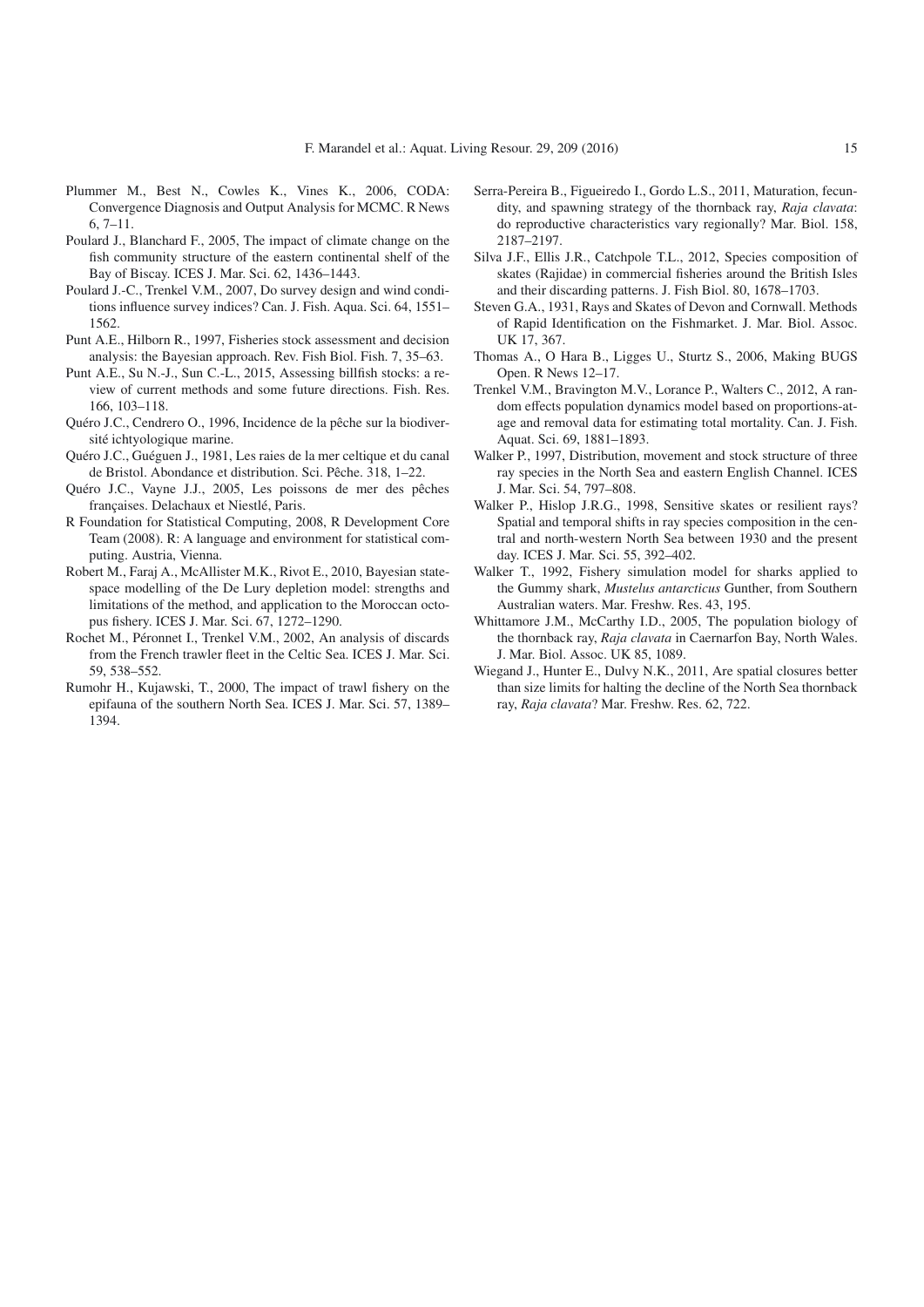# **Appendix A**

BUGS code provided here is not optimized for calculation time but presented in the interests of clarity.

```
#FULL run model
```
## model

```
{
```

```
#######PRIORS########
#N: Total number of years
#Nf: number of years with research vessel CPUE
Y0~dbeta(17,4)I(0.001,) #Initial relative biomass
K~dunif(20000,100000) #Carrying capacity
r~dbeta(34,300)I(0.01,) #Intrinsic growth rate
q~dunif(0.01,0.5) #Catchability
ytau2~dgamma(400,1) #1/Process error variance
CV < -0.2sigma2<-1/ytau2
uplim<-1+(3*sigma2)#Upper bound for truncated normal
distribution
itau2~dgamma(44,2)
tau2<-1/itau2
###POPULATION DYNAMIC###
Ymed[1] <-Y0
for (t in 1:N)
{
Lmin[t]<-2*Cobs[t]/K #Lower bound of the truncated normal ditribution
Y[t]~dnorm(Ymed[t],ytau2)I(Lmin[t],uplim)
ep[t]<-pow(CV,2)+1invep[t]<-1/log(ep[t])
LogCobs[t]<-log(Cobs[t])
C[t]~dlnorm(LogCobs[t],invep[t])I(0,)
Ymed[t+1]<-(r+1)*Y[t]-(r*Y[t])*Y[t]-C[t]/K
```